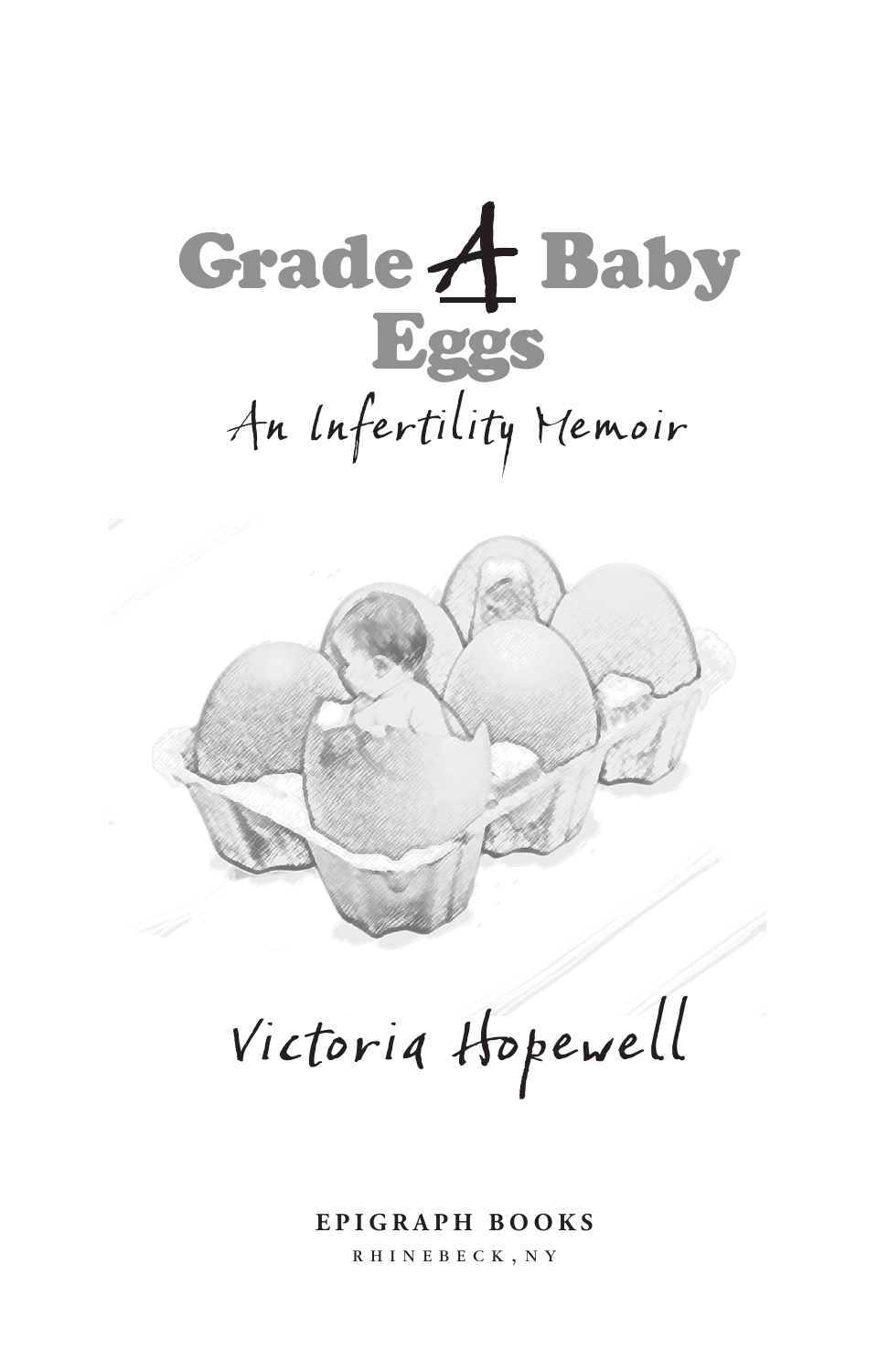#### Contents

| <b>Chapter One: Delusions of Eggdeur</b>             | $\mathbf{1}$ |
|------------------------------------------------------|--------------|
| Inside Information                                   | $\mathbf 1$  |
| The Pink Sheet                                       | 12           |
| Halfway Road to Pregnancy                            | 23           |
| <b>Chapter Two: No Spring Chicken</b>                | 37           |
| Doctor Shopping                                      | 37           |
| Hitting a Record Number: 1098                        | 46           |
| Chapter Three: Humpty Dumpty Clung to the Wall       | 51           |
| Game Plan                                            | 51           |
| Waxing My Legs                                       | 57           |
| <b>Chapter Four: Donor Egg Hunt</b>                  | 63           |
| Where's My Uterus?                                   | 63           |
| <b>Blind Egg Date</b>                                | 71           |
| <b>Chapter Five: Last Roll of the Eggs</b>           | 77           |
| Hustling to Start                                    | 77           |
| Do We Still Want a Baby?                             | 93           |
| <b>Chapter Six: Online Egg Mall</b>                  | 101          |
| Shopaholic                                           | 101          |
| Egg McMuffin                                         | 105          |
| <b>Chapter Seven: Disappearing Eggs</b>              | 113          |
| "Hava Nagila"                                        | 113          |
| Should I Stay or Should I Go?                        | 119          |
| <b>Chapter Eight: Breeding Babies</b>                | 127          |
| Back to the Mall                                     | 127          |
| Egg Fight                                            | 131          |
| <b>Chapter Nine: Is That Your Final Egg?</b>         | 139          |
| Upper East Side in New Jersey                        | 139          |
| Life and Death                                       | 142          |
| Door Number Two                                      | 145          |
| Chapter Ten: To Be or Not To Be                      | 153          |
| Sperm Surprise                                       | 153          |
| Nutcracker for the Infertile                         | 165          |
| <b>Start Spreading the News</b>                      | 176          |
| Epilogue                                             | 195          |
| Home Sweet Home                                      | 195          |
| Acknowledgments                                      | 199          |
| Appendix                                             | 201          |
| Cracking the Egg Donor Industry: Recommended Reforms | 201          |
| Readers' Discussion Guide                            | 203          |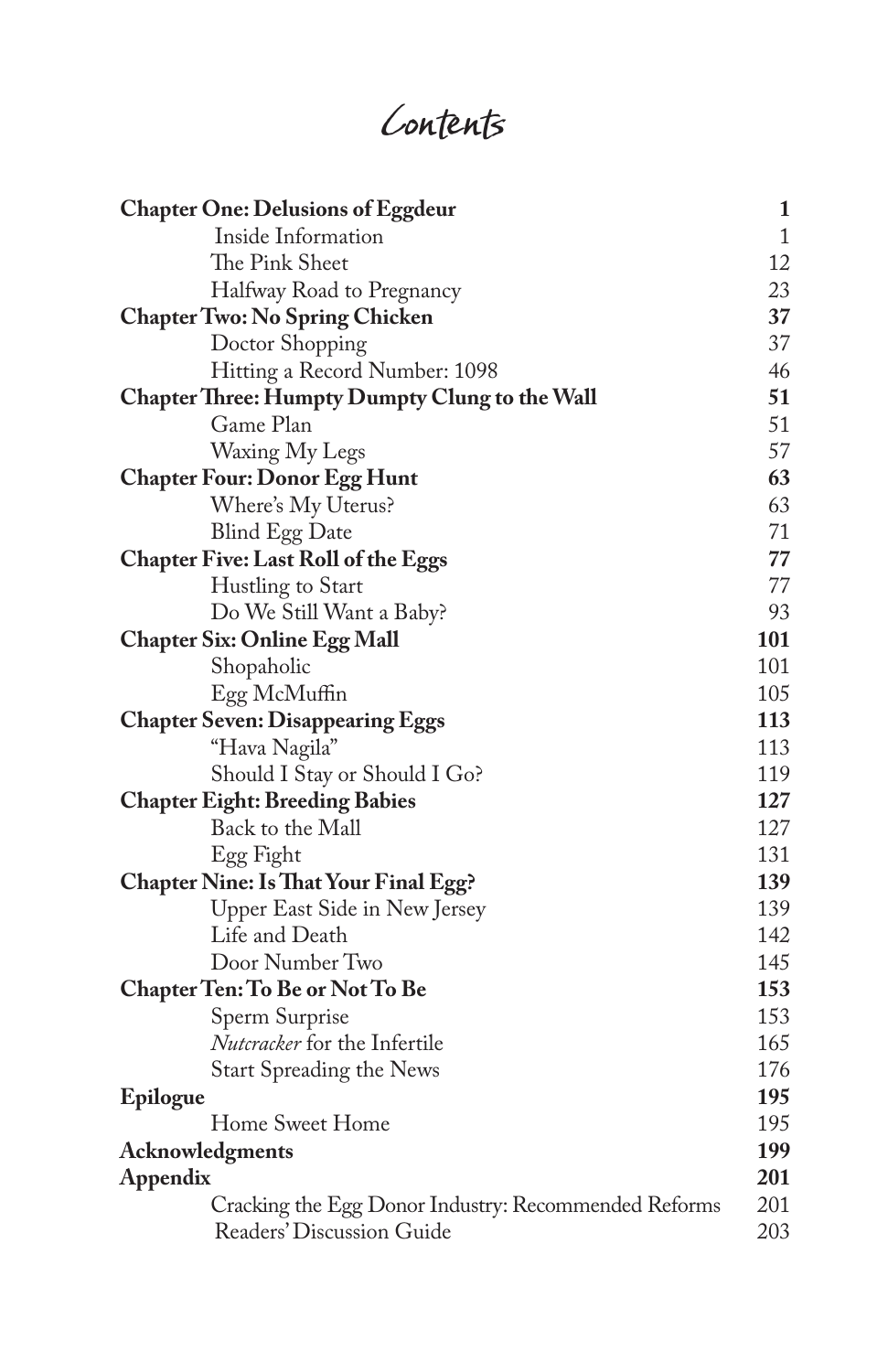# Chapter One

Delusions of Eggdeur

#### Inside Information—November 2002

The two-inch-long needle glopended in midair. Beneath the was sprawled across the bed. he two-inch-long needle gleamed in the lamplight. It was suspended in midair. Beneath the needle lay my exposed buttocks. I

I clenched the mattress as I awaited impact. I pictured the syringe soaring through the sky. Then it began to lose altitude. It went into a tailspin. The pilot, my husband, lost control, and the plane crashed into my rear. I felt immediate pain.

"Victoria, that wasn't so bad. It was just a little bee sting. Buzz, buzz," said my husband, Gabriel.

"What are you talking about? It was a 747 that landed."

My husband reached for the first-aid kit. He swabbed alcohol over my wound, applied hot compresses, and massaged my butt cheek. Next I rolled over to start again. This time the needle would stab my stomach.

After six months of marriage, my husband and I had not resorted to S&M foreplay. This was not a sexual fantasy where he was a jet pilot and my bare butt was the landing strip, nor was he dressed as a bumblebee. Rather we just were following doctor's orders. We were trying to create a baby.

Our doctor was a renowned baby maker. My husband and I were informed consumers, and we had chosen a premier research physician from a topnotch New York hospital.

At the first appointment, the doctor lightly shook two of my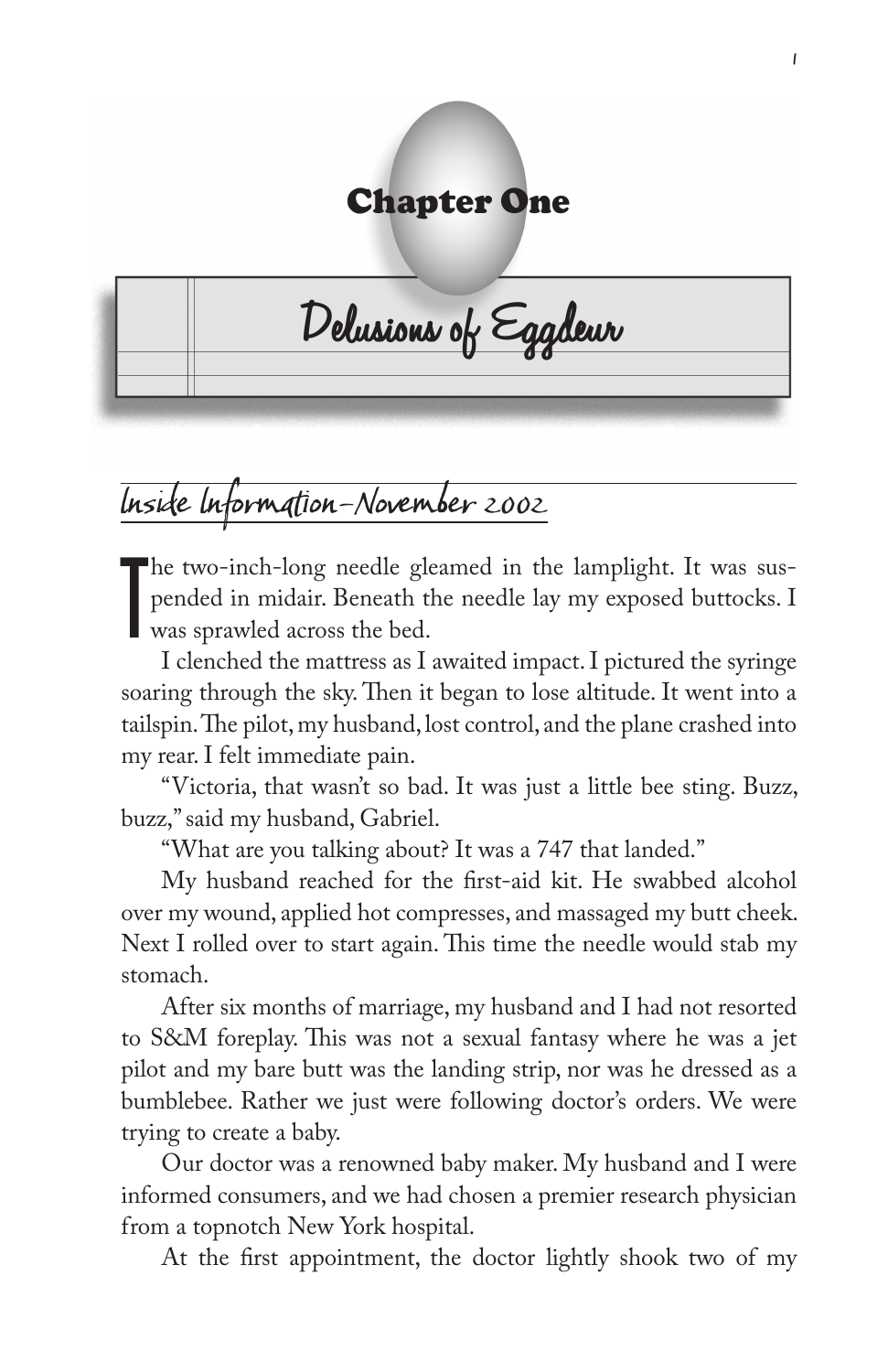fingers, looked up at the ceiling without making eye contact, and told me to sit down. I did not care that his patient skills were minimal. I just wanted him to get me pregnant. Gabriel could not take time off from work, so it was just me.

I felt privileged to be sitting in the doctor's office. I had needed to qualify for the hospital "fertility club" before I was even granted this meeting.

When I first called the hospital, the receptionist was skeptical.

"At forty-four you probably don't have the numbers. You can't make your own baby without those lower numbers."

"What do you mean? What numbers?" I asked.

"You need a blood test first. Your FSH—follicle-stimulating hormone—must be under 12. Of course we prefer lower than 9. Your estrogen level has to be under 70. At your age you could easily be perimenopausal. Then all your numbers would be too high."

"Well, can I at least find out?"

"You need to come in after your period. Then we'll know."

My levels were phenomenal. My FSH was 6 and my estrogen was 28. The results made me the Ponce de León of the fertility fountain of youth. I might not have the flawless, wrinkle-free skin to put me on an Oil of Olay commercial. Hormonally, however, I was as young as they come.

Now I proudly cited my numbers to the doctor.

"My levels are so great, I'm sure they'll be no problem in my getting pregnant."

"Actually your chances of pregnancy are in the single digits."

"What are you talking about?"

"The problem's your age. The chances of getting pregnant in your forties are very slim."

"But surely there are plenty of pregnant forty-year-olds."

"Not really. Biology takes over. A good example is the study of women in a religious sect in the Midwest. They did not believe in utilizing birth control. In their twenties and thirties they produced large families. However, even without contraception, they stopped having babies in their forties. This illustrates my point that women become incapable of getting pregnant as they become older."

"But certainly IVF will help me."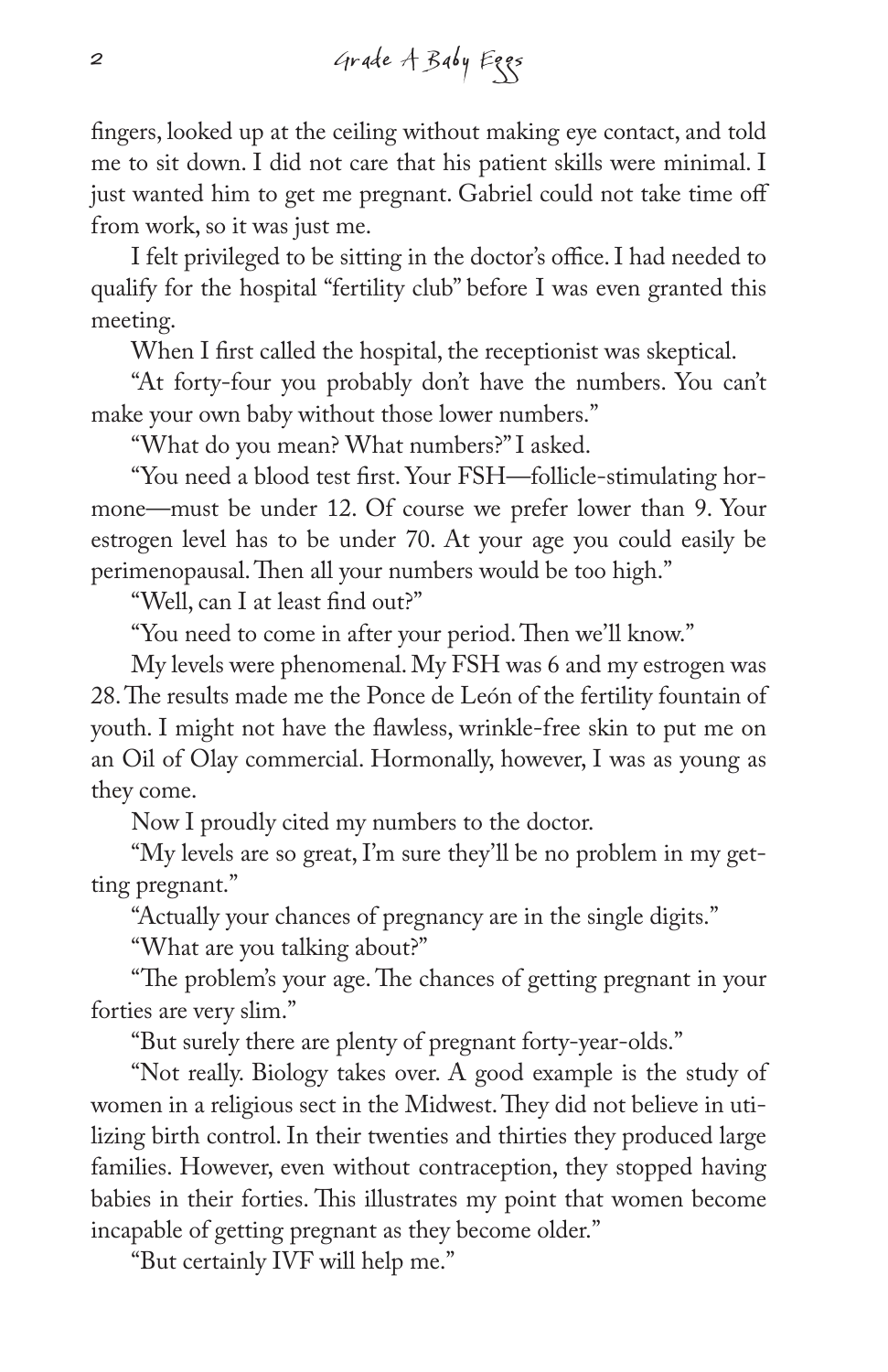3 Delusions of Eggdeur

"You can't change biology. You are born with all of your eggs. No new eggs are created. By the time you're in your forties your eggs are no longer of the same quality. Indeed the odds are higher that the eggs will become genetically defective. Sperm, on the other hand, are produced on a regular basis. Therefore, the man can father children even when much older."

I was cornered. This wasn't even a mutual problem. It was *my* age and *my* elderly eggs that were at fault.

The doctor smiled for the first time. "You should consider egg donation. Your best chance is to use the eggs of someone in her twenties or early thirties."

He went on pleasantly about the hospital's excellent egg donor program, saying that he could get me material about it and that I could utilize the egg of a student from a local college or affiliated medical school.

My response was immediate. "I want to use my own egg. I have a great FSH level, and my husband and I want to try IVF with my egg and his sperm!"

The doctor backed off. "Fine," he said. However, he had to caution me that the odds would be much higher with a donor egg. I said that I would take my chances.

How could the doctor suggest that I use another woman's egg? The whole point was to have my own baby. Why would I want someone else's? I felt as though I was being expelled from the fertility sorority right after I joined. The receptionist had been wrong about my likely perimenopausal hormone level. I would prove the doctor wrong too.

I had practice beating the odds. I was lucky enough to marry Gabriel.

When I became a divorcée at age thirty-nine with four- and sixyear-old daughters, the chance of remarriage was poor. Yet I overcame the probability statistics and found a husband five years later. But I was proactive. I engaged in singles activities rather than just waiting for a husband to arrive.

The most unusual one was Date Bait: sixty seconds to sell yourself at Manhattan's 92nd Street Y, a Jewish community and cultural center. In sixty seconds you had to stand up and provide a commercial with yourself as the product. As a Date Bait regular, I had perfected the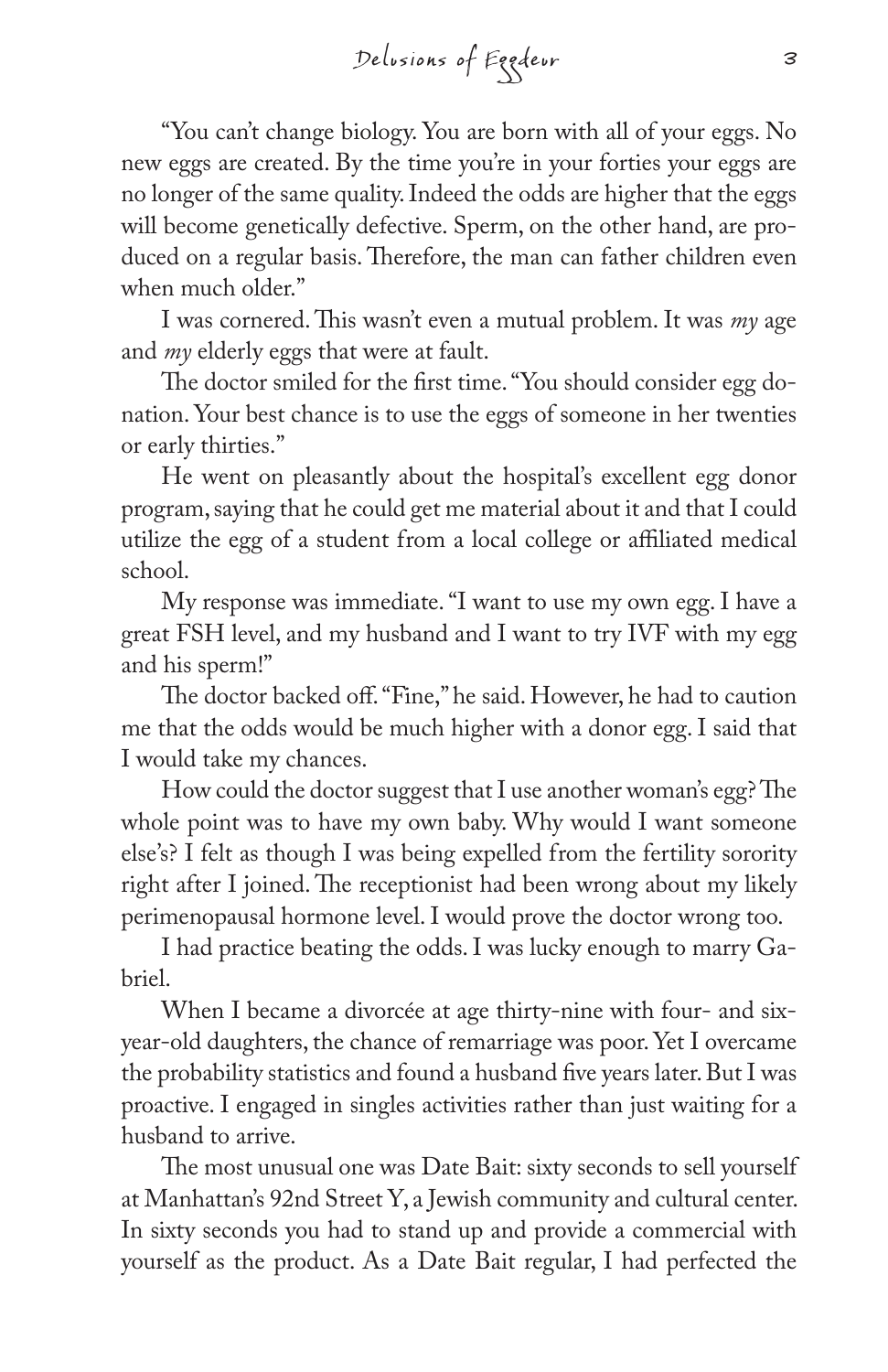right way to talk. It was important not to start sweating profusely, begin stammering, or collapse into the chair after stating your name. At the end of the event there were "matches" based on men and women mutually picking each other. Two different times I was told by the organizer that I was the lucky highest-scoring match person! I must still look young if I was chosen a lot**—**plus some of the matches were with younger men. This gave me confidence that  $I$  must be physically fit for baby production.

Gabriel was not one of my Date Bait catches. We met twice at different singles gatherings. The initial event, at a restaurant, started with hors d'oeuvres and talk with prospective singles. Then, in case that part wasn't going well, there was a diversion: we could watch a comedian perform.

My future husband came over and started talking with me during the first five minutes of hors d'oeuvres. The conversation never stopped. We compared the merits of different singles organizations. I was relatively new to the singles world, but Gabriel was much more knowledgeable. He'd had years of firsthand experience with dating options. He had even taken singles trips to exotic places like Costa Rica. He also knew the best charity events for meeting people, such as the Multiple Sclerosis annual gala**.**

Next we discussed Charleston, South Carolina. Gabriel went to school there and knew the interesting places to visit. I had always wanted to visit Charleston.

Meanwhile the "comedy phase" had begun. The female comedian was standing in a corner of the room making jokes over a microphone. We continued talking and became the butt of her jokes: she wondered how our "first date" was progressing and if we'd be a successful statistic. Gabriel and I didn't care. We were happy to have met.

At the end of the night came the moment of truth. I confided that I was not only divorced but that I had two children. Most men heard "children" and immediately stated that they couldn't see me. Gabriel still scribbled my phone number. I was hopeful. However, he never called.

Not being one to sit by the phone waiting, I dated other people and forgot about Gabriel. There still was no one special. Three years later I was at a huge singles party at a bar. There were no comforting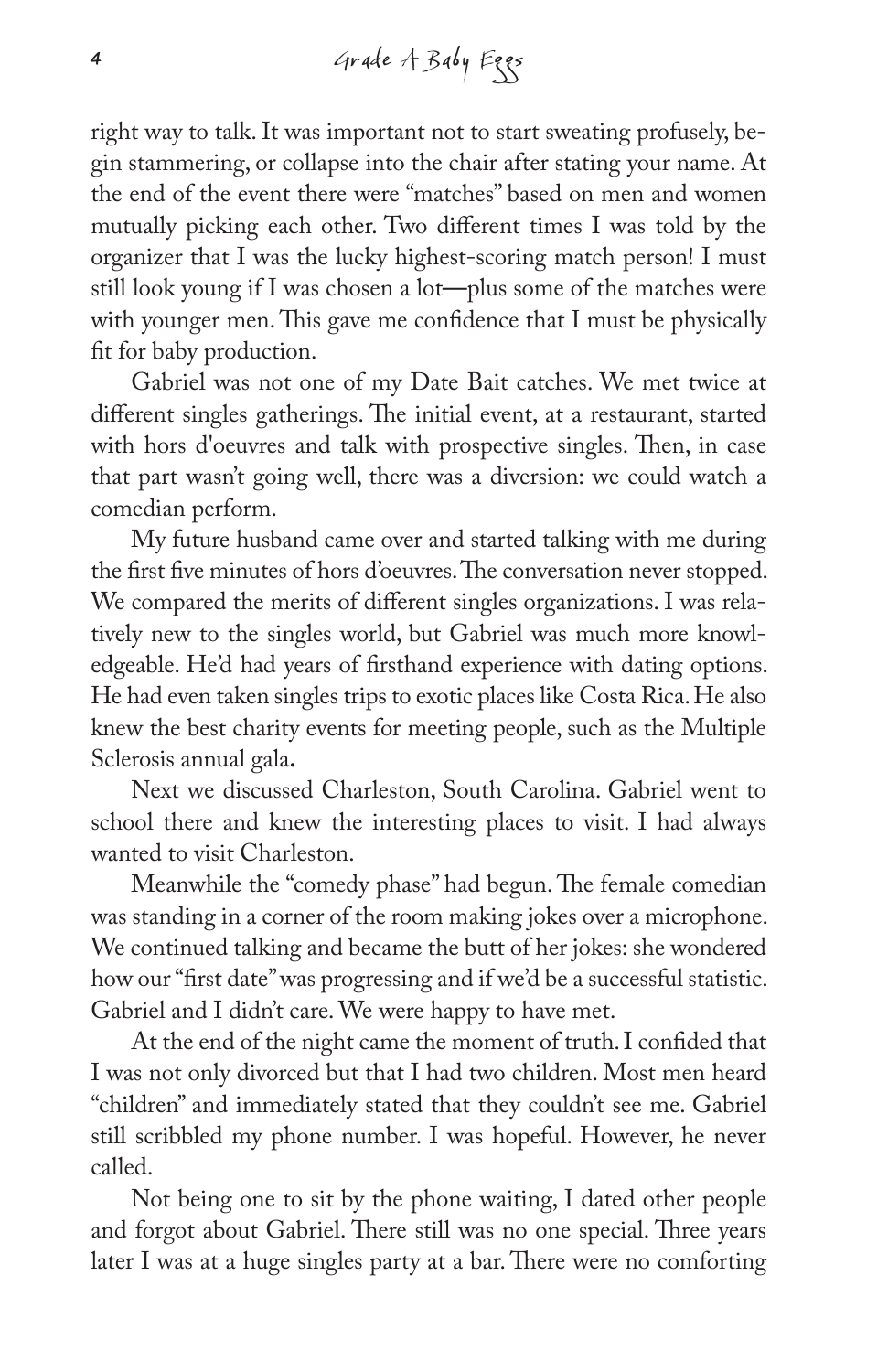5 Delusions of Eggdeur

activities: it was just a "thrown into the lions' den" type of event**,** with a thousand people who all belonged to a computer dating service aggressively hunting.

One hour later I was heading for the door. My tolerance was over. As I was about to step through the exit, a man began talking to me. He said that we had met before. The line did not impress me. When he reminisced about the comedian joking about us, I realized that it was Gabriel. Once again we conversed for a long time, and once again he asked for my phone number. I would have wagered six months' pay that he wouldn't contact me. The next day he called.

Gabriel told me that he had really liked me at our first meeting but was not willing to date someone with children. Three desperate years later, he broke his rule. We dated every weekend for six months. We went to restaurants, movies, plays, street fairs, and tennis matches.

At first I wasn't sure if Gabriel would be around for the long term**.** I kept waiting to find out what was the matter with him. He was a forty-five-year-old bachelor. Only one prior relationship had lasted for more than a year. I thought maybe that his training to become a physician had hampered his social life. Gabriel explained that he just never met the "right one."

Gabriel was bright, funny, handsome, and a good guy. He was also grateful he had met me. Each night, for over twenty years, he had prayed to God for a wife and future offspring. Then he was presented with me and instant children.

My prior husband was a romantic French Canadian named Pierre. However, subsequently he began romancing other women. Instead of providing us with a third child, he impregnated one of his paramours—a married woman he first contacted on the internet. Now it was a pleasure to have a man who prayed for only one wife and one family.

Following our six months of dating, Gabriel invited me to fly with him to Curaçao over Christmas vacation. My daughters, Elizabeth and Lisette, were with their father for the holidays. When we arrived at the hotel, Gabriel immediately placed a small box in the safe. I thought: engagement ring! Each evening I wore a fancy dress to dinner and waited for Gabriel to "pop the question." Every night I retired to bed without any questions asked.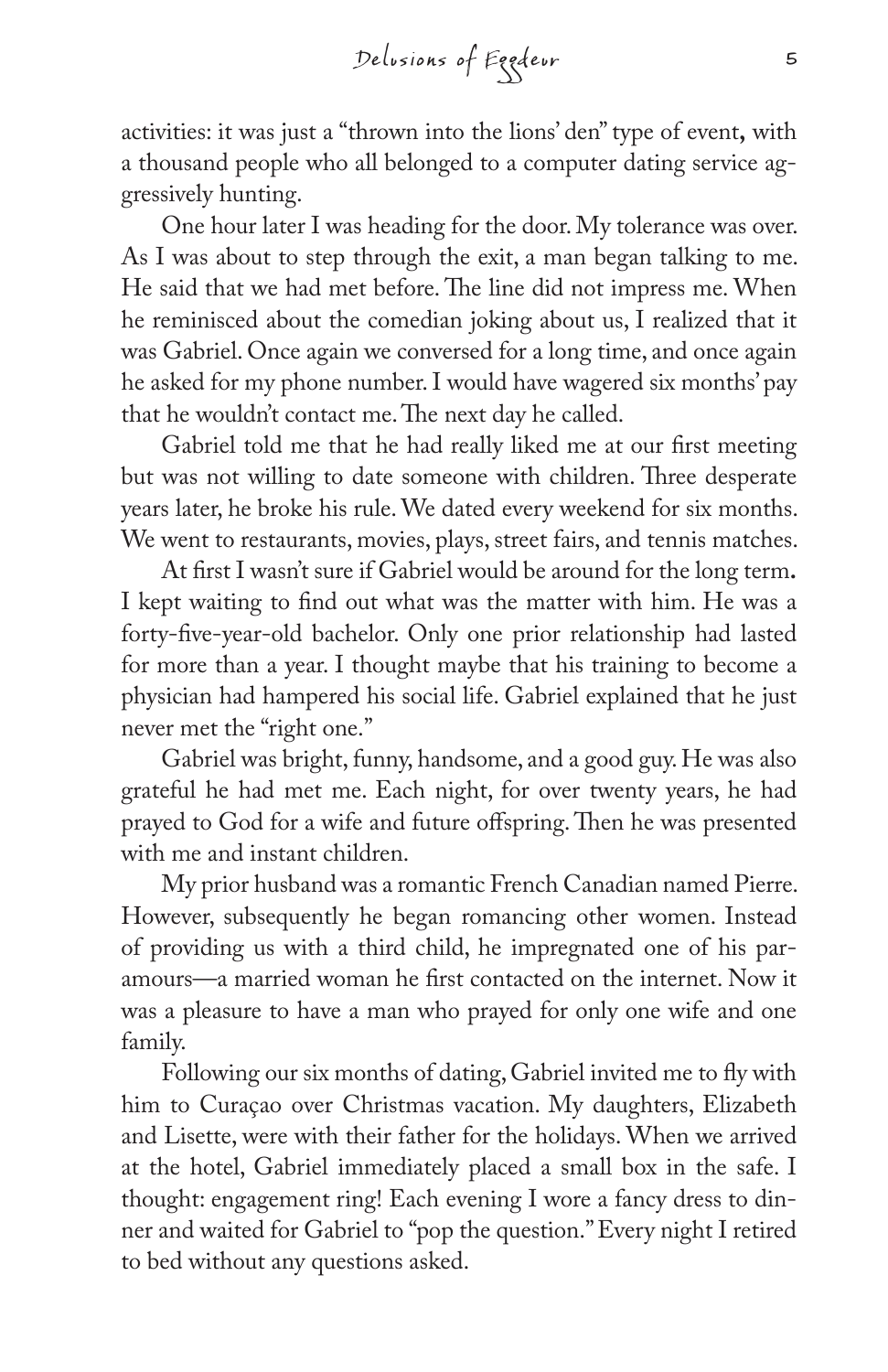Our last day in Curaçao, I wore shorts and a T-shirt. We visited the oldest synagogue in the Americas. It was an imposing Sephardic sanctuary. There was a pulpit in the center of the room, high ceilings, and a sand-covered floor. Gabriel went down on his knees in front of the ark where the Torah scrolls are kept, pulled out the little box, and asked me to marry him. I agreed to become his wife, and my answer echoed throughout the temple. Gabriel's timing was perfect. Five minutes later the first camera-wielding mob arrived right off the cruise ship.

Gabriel wanted a "real" wedding with all of the trappings. Since it was his first marriage, it wouldn't have been fair of me to insist on a justice of the peace, two-piece suit, and quiet luncheon secondmarriage type of affair. I decided to have the dream wedding that I didn't have the first time. I located a turn-of-the-century wedding gown of handmade Irish lace with a pattern of birds and flowers. We had an outdoor ceremony on the back lawn of an early 1900s mansion. Elizabeth and Lisette marched down first in Elizabethan-style dresses and gracefully tossed roses out of wicker baskets. I felt like a character out of an Edith Wharton novel.

The weather was a ninety-nine-degree heat wave. The rabbi spoke about our having "sunny days" ahead, the "heat" of our love, and the "warmth" of our support. As soon as the ceremony ended, everyone ran inside to the air-conditioning of the mansion turned catering hall.

Later, Gabriel's two best men held up their glasses and congratulated a member of their longstanding singles group for finally getting married. My daughters returned from the mansion's bowling alley just in time to hear the end of the toast. Elizabeth, my oldest daughter, announced that she wanted to make a toast too. She held up a glass of Coke and said, "I want to say that I know we will become a happy family. Ever since five years ago when I 'lost' my father I was wishing for a new one. Now he's here. I know he'll be a great dad. My life is just beginning." All of the women were drying their eyes with their cocktail napkins.

A few days after the wedding, Elizabeth and Lisette left for a month of sleep-away camp. Gabriel and I departed on a two-week honeymoon. We went to a romantic town called Eze in the south of France. Our hotel was a medieval structure built into the side of a cliff;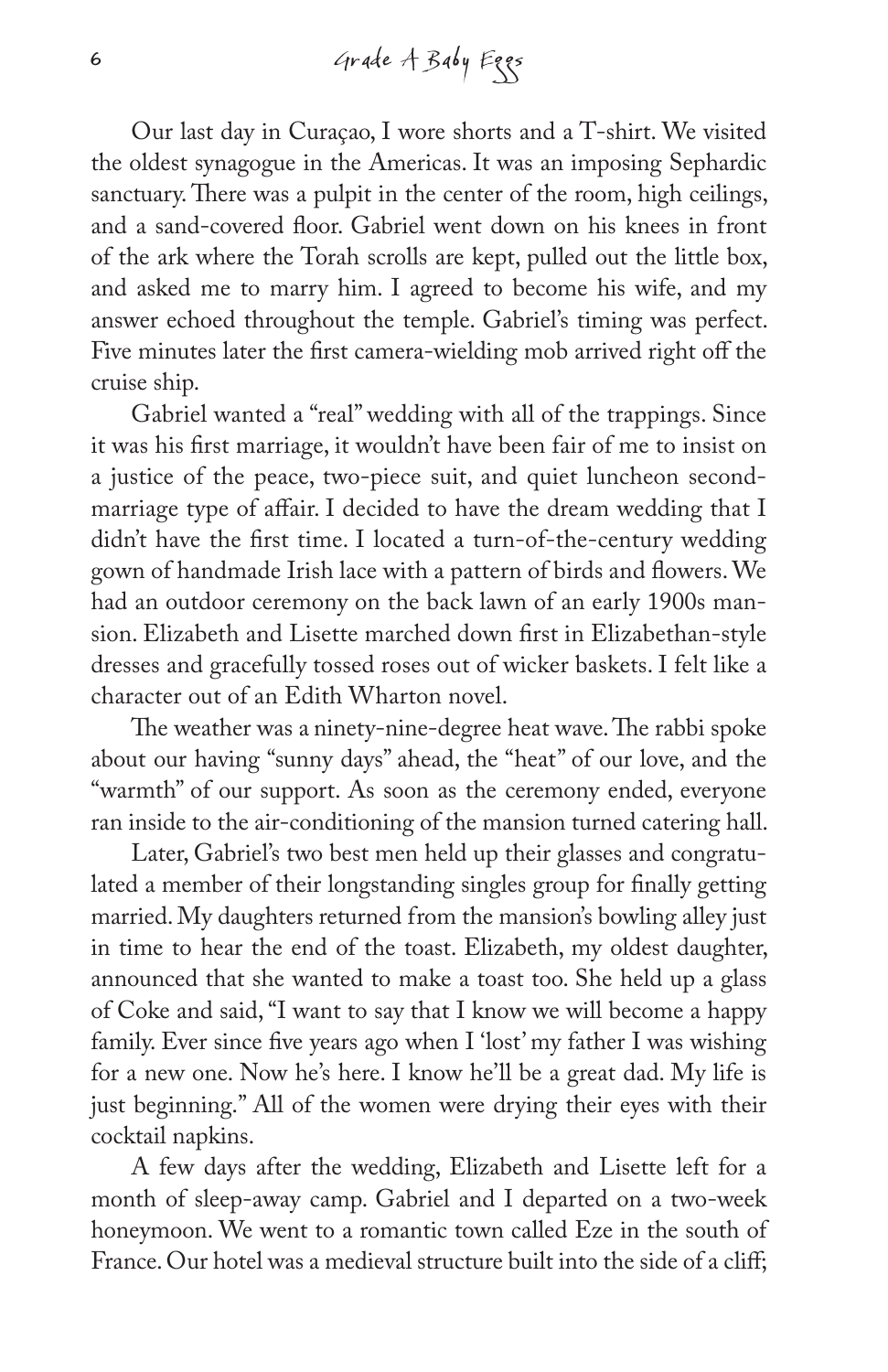the outdoor restaurant posted a warning not to drop anything, because it could not be retrieved from the bottom of the precipice. Fortunately neither of us had a fear of heights.

Gabriel and I spent the last two weeks moving into our new home. We enjoyed our month of marriage with just the two of us, and then we became a "readymade" family when the children returned from camp.

I was lucky to marry Gabriel. Now I also would be successful with creating a baby. The doctor was definitely wrong. No amount of scientific advances could obliterate the magical element of procreation. Even in ancient times the women knew that the spark of life must be stoked to ignite in their wombs. The Egyptians and Romans left offerings for their fertility goddesses. Modern-day technology might not guarantee my baby. But luck would.

The next step was my hospital orientation. I expected a freshman orientation like one at college. The women would have a chance to bond. We would embark on our baby journey together. At graduation, instead of a diploma, we would all be handed a baby.

The orientation office looked like a lawyer's conference room. There was a long, rectangular mahogany table with matching wood chairs, paneled wood walls, and a smiling nurse standing at the end of the table. The participants were all couples except me. Once again, my husband couldn't leave work. We all sat down and waited to get oriented.

This was not an introduction to freshman fertility life at the hospital. We were not introduced to each other. Our nurse lecturer wore a lab coat and nametag. We rapidly were immersed in IVF 101.

"We will see who makes it into the upcoming IVF trial. You won't all make it. It depends on the start of your next period. Plus naturally we have shut-down times like Christmas and part of the summer."

Now that I had made it to this meeting because of my acceptable hormone levels, I did not want to be excluded from the trial. I wanted to start right away. Hopefully my period would comply.

The nurse proceeded to educate us about the protocol.

"When you get your natural period you must test for ovulation. Eight to ten days after the home ovulation test registers positive, you start your Lupron shots. That will give you a Lupron period. The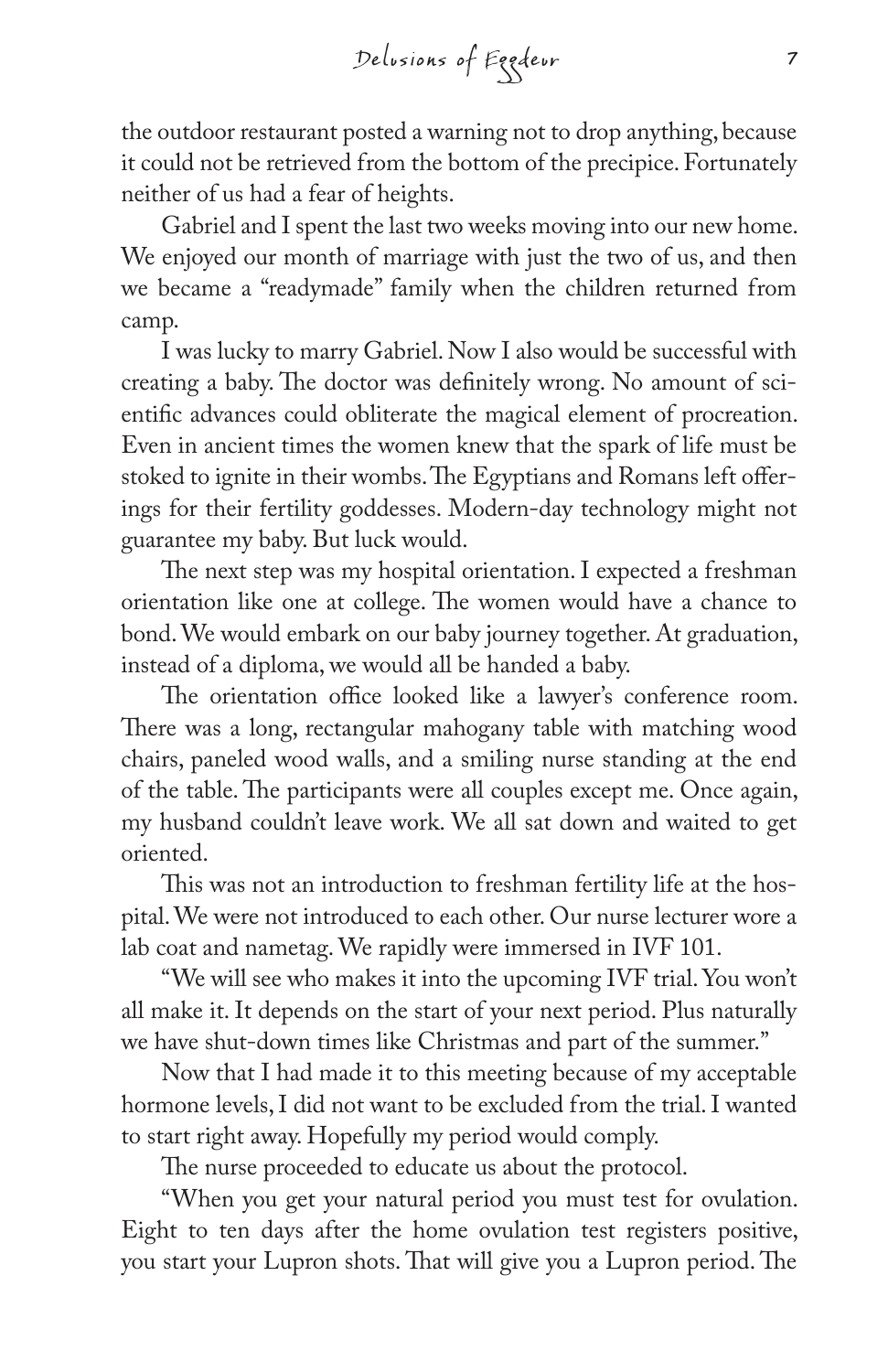Lupron period is very special. It's a controlled period that suppresses your hormones."

I felt as if I was back in ninth-grade health class, learning about menstruation and childbirth all over again. In that class, after watching a film of a woman screaming in agony as she pushed out her infant, I had vowed never to have a baby. In this one I was trying my hardest to become pregnant.

The nurse joyously continued.

"Three days after your Lupron period, you start hormones. But we have a busy hospital schedule. We must coordinate many women. Don't be impatient. A day-three period might be day seven. It all depends when you fit in. When you do come in for your day three start, be sure to sign in on the pink sheet. If you sign in on the white sheet we might forget to call you."

This was becoming confusing: now I had to remember the color of the paper and the correct start date. Then the nurse began talking about injections.

"All of you have a shot assignment in your packet. It lists your prescribed hormones. These will be administered either in the abdomen, which we call subcutaneous, or in your buttocks—intramuscular."

I searched through my packet to find my hormones. I was assigned Gonal F for my stomach and Pergonol for my rear. In addition I still would be getting Lupron in the stomach.

I hated shots. I was even afraid of the fingerprick to test my blood sugar levels. When I was little, I had prepared myself for my pediatric injections by pretending that I was a soldier in a war. Soon every day I would have to conjure up battlefield acts of heroics as Gabriel stabbed me with the needle. I did not yet know that I would be imagining airplane runways or that Gabriel would try to comfort me with his buzzing bees.

The nurse went on with her lecture.

"Once you start your additional hormones, you'll be in regularly for hospital visits. You must arrive no later than eight-forty-five in the morning. Your blood will be monitored to determine if your medication doses must be changed. Your follicle size and production level will be followed by sonograms. Every afternoon we'll call you with the level of hormones to take that evening."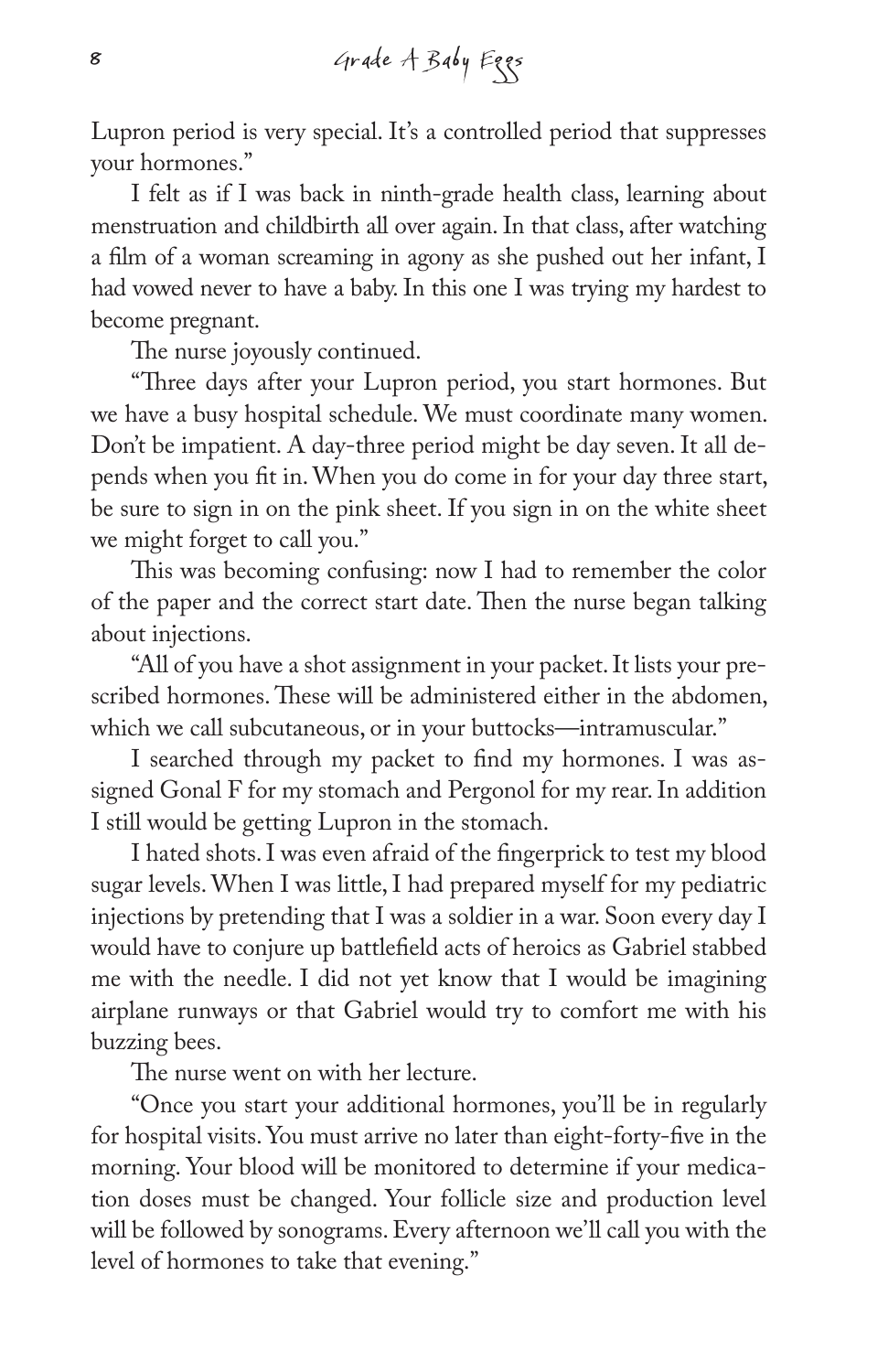Delusions of Eggdeur

9

I kept focusing on the part about getting to the hospital by 8:45. Now that was going to be a problem! It meant getting up before dawn each morning to catch a train, having blood drawn, and rushing to work on no sleep. When I was sleep-deprived, I couldn't think straight. As a psychologist with a private practice, it was imperative for me to concentrate on what my patients were saying. I hoped I wouldn't become so disoriented that I'd mix up my patients.

"I don't want to alarm all of you, but we must discuss the pitfalls," continued our nurse.

"You can go into hyperstimulation. That's when you make too many follicles and your hormone levels skyrocket too quickly. This can result in a twisted ovary, blood clots, and even death. Some of you might not even respond to the medication. You also could have a dominant follicle, which would grow before all the others and cause the others to stop developing. Then you would have only one good egg left for IVF. One is not enough. Unfortunately, you then would be eliminated from the trial."

Just as I was beginning to feel like a first-year medical student who "caught" every disease that was studied, the nurse proclaimed enthusiastically, "Now it's time to learn all the new terminology. First of all, when your eggs are ready to come out they will be *harvested*." The nurse put a lot of emphasis on our new word. "This will be the day of your egg *retrieval*. The egg will be retrieved from the follicle that contains it. Each egg will need to be fertilized by the sperm. You might need the procedure called ICSI—intracytoplasmic sperm injections. ICSI is when the sperm is directly injected into the egg. Any questions yet?"

I did not ask any questions, even though I found the information confusing. No one else asked any questions either. They were probably just as quietly lost as I was. The nurse proceeded, "The fertilized eggs will be placed back into the uterus on either day three or day five. A day-five transfer is at the blastocyst stage. There's more embryonic development at that point and therefore an increased rate of a successful pregnancy**—**in fact there could be a much higher rate of implantation than with a day-three transfer. However, not everyone can wait until day five because the embryo might stop developing since it's still outside of the womb. Then there would be nothing at all to transfer."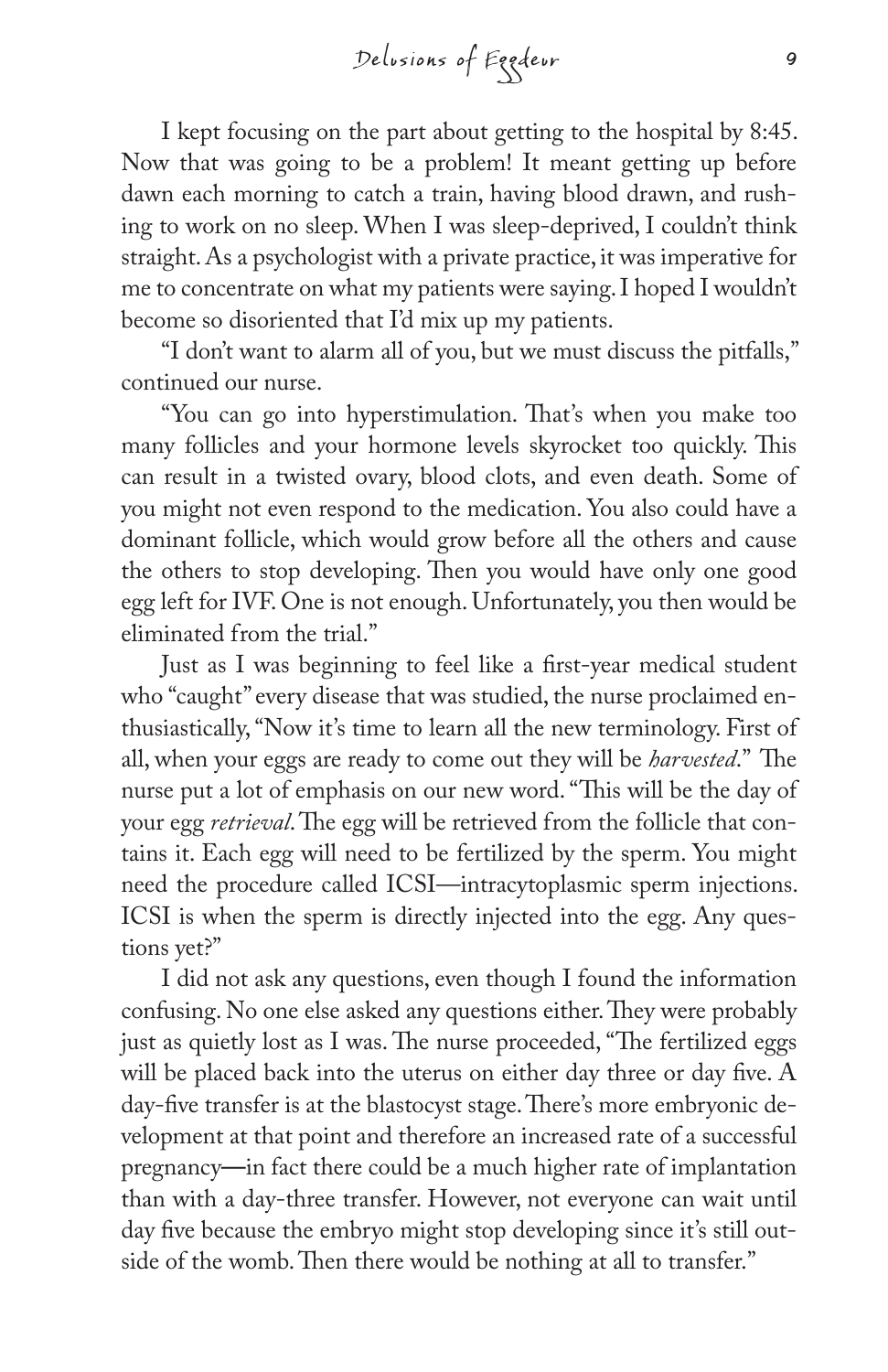Another booby trap. If they waited until the fifth day my baby might die in the test tube, but if they transferred the baby into my womb at day three it had less chance of sticking. I didn't want to hear about possible complications. Better the Scarlett O'Hara approach of "Tomorrow is another day" without worrying whether I reached three or five tomorrows.

The nurse continued. "The embryologist may elect to utilize *assisted hatching*. Assisted hatching is when the shell of the egg is scraped in one corner in order to help with attachment to the wall of the uterus. How many eggs are placed will depend on the age of the patient. Younger women have a greater chance of multiple births and we want to reduce the chances of multiple births. Therefore, we will place fewer eggs. In contrast**,** the egg quality of older women is not as good so they are unlikely to have multiple births. We can comfortably transfer five or six eggs without worrying about a lot of resulting children."

Finally there was a question: a heavyset man began to wave his arm wildly.

"I need your help. I want to make sure my wife has at least two babies. Four or five would be preferable. I want her to have them all at once. Then she can go back to work, and I'll stay home with the babies," explained the man.

"We don't want multiple births. Your wife would be placed on bed rest and the babies could have complications."

"I never said I wanted all of those babies," chimed in his wife, a tiny, slender woman who was about a foot shorter than her husband and two hundred pounds lighter.

The nurse said, "I can talk with you both about all of this later."

Soon afterward someone else's husband, with slicked-back hair and an expensive suit, began questioning the nurse. He argued about the hospital's probability statistics and thought the success rates were inflated. I was positive he was a lawyer.

Finally the nurse shook him off by stating, "It's time for our slide show." Now I watched photos of an egg being injected with a sperm via ICSI, an egg being hatched, and a day-three and a day-five embryo that were each ready for transfer.

The lights went back on. It was time for our lesson on preparing the vials of hormones. We were each provided with a vial filled with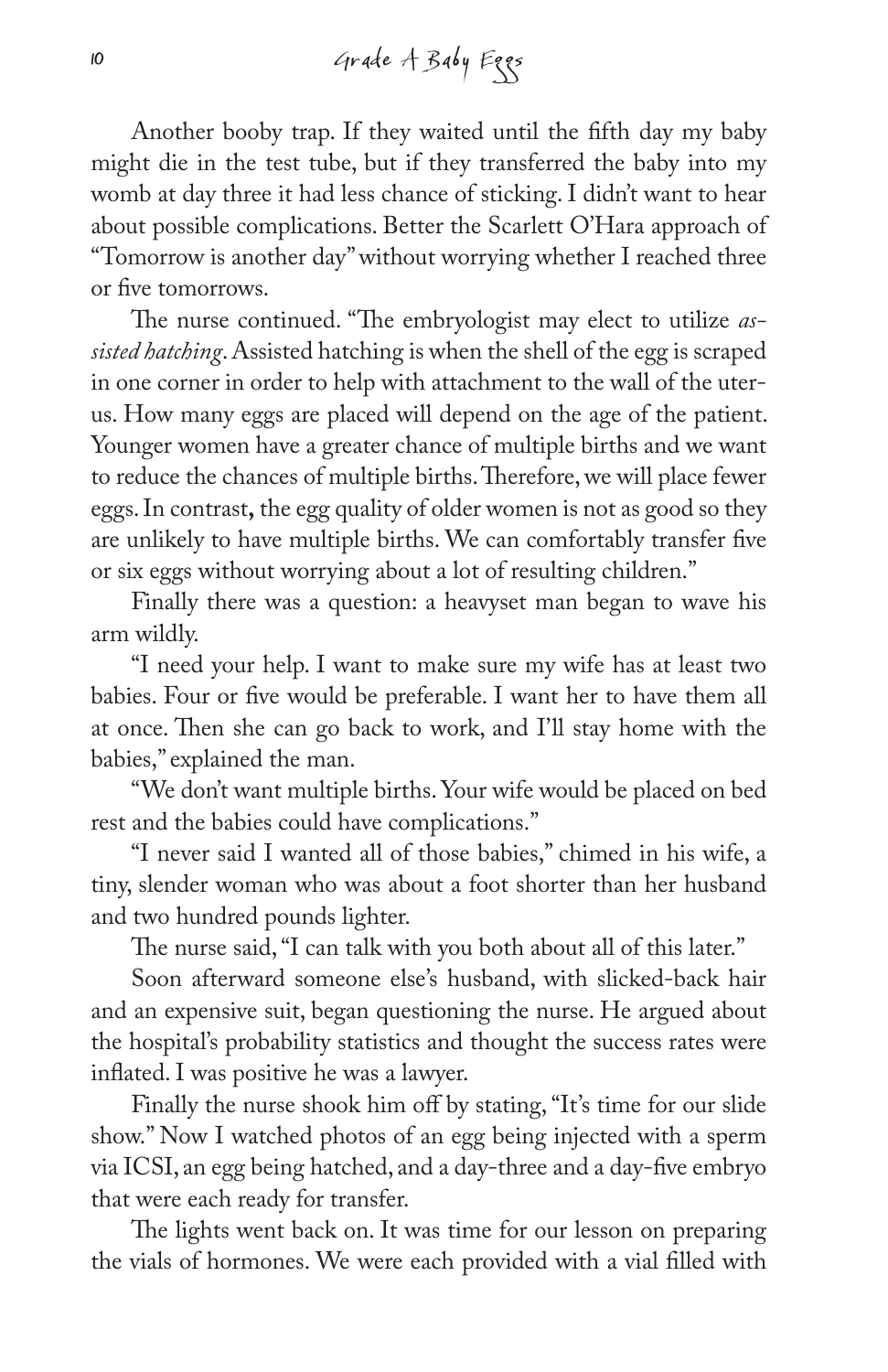Delusions of Eggdeur

liquid, a hypodermic needle, and bottles of powder. First we learned how to twist the glass vial so it would break. Mine wasn't opening, and I was tempted to tap it open like an egg. However, with a little help it worked. Next we took our needles and practiced drawing liquid into them. We had to measure the correct cubic centimeters of liquid and place the liquid into the jars with powder that represented our hormone medication. The experience reminded me of eighth-grade chemistry class.

"Now, this will be fun!" exclaimed the nurse. She was holding the torso of a mannequin. "For the finale of our class you get to practice giving injections into the butt of the mannequin." The first husband to practice jammed the needle right into the center of one of the mannequin's butt cheeks. "Your wife would be in a lot of pain if you administered the injection that way," the nurse said. Patiently, she told us to first push some liquid out of the needle to avoid air bubbles, to place the needle in an outer quadrant of the buttocks to avoid nerve endings, to enter via a muscle, and then to smoothly and gracefully place the needle. "Afterward, to reduce pain, the area should be massaged and hot compresses placed on the buttocks," advised the nurse. We all got a few turns wielding our needles.

Last came the financial section. The cost of each trial was about ten thousand dollars, not including the hormones (which could be more than five thousand dollars), or any additional recommended procedures such as ICSI or hatching. Payment in full would be due at the start of the trial. If you were one of the ones dropped from the trial for whatever reason, you would receive a refund minus whatever procedures had already been implemented. All payments must be made in full unless you participated with the one insurance company the hospital accepted.

By the completion of the orientation, I felt overwhelmed and dazed rather than enlightened. The clearest communication was how much money I would owe the hospital. Yet I still wanted to embark on my IVF journey, despite the obstacles, because my baby beckoned at the end.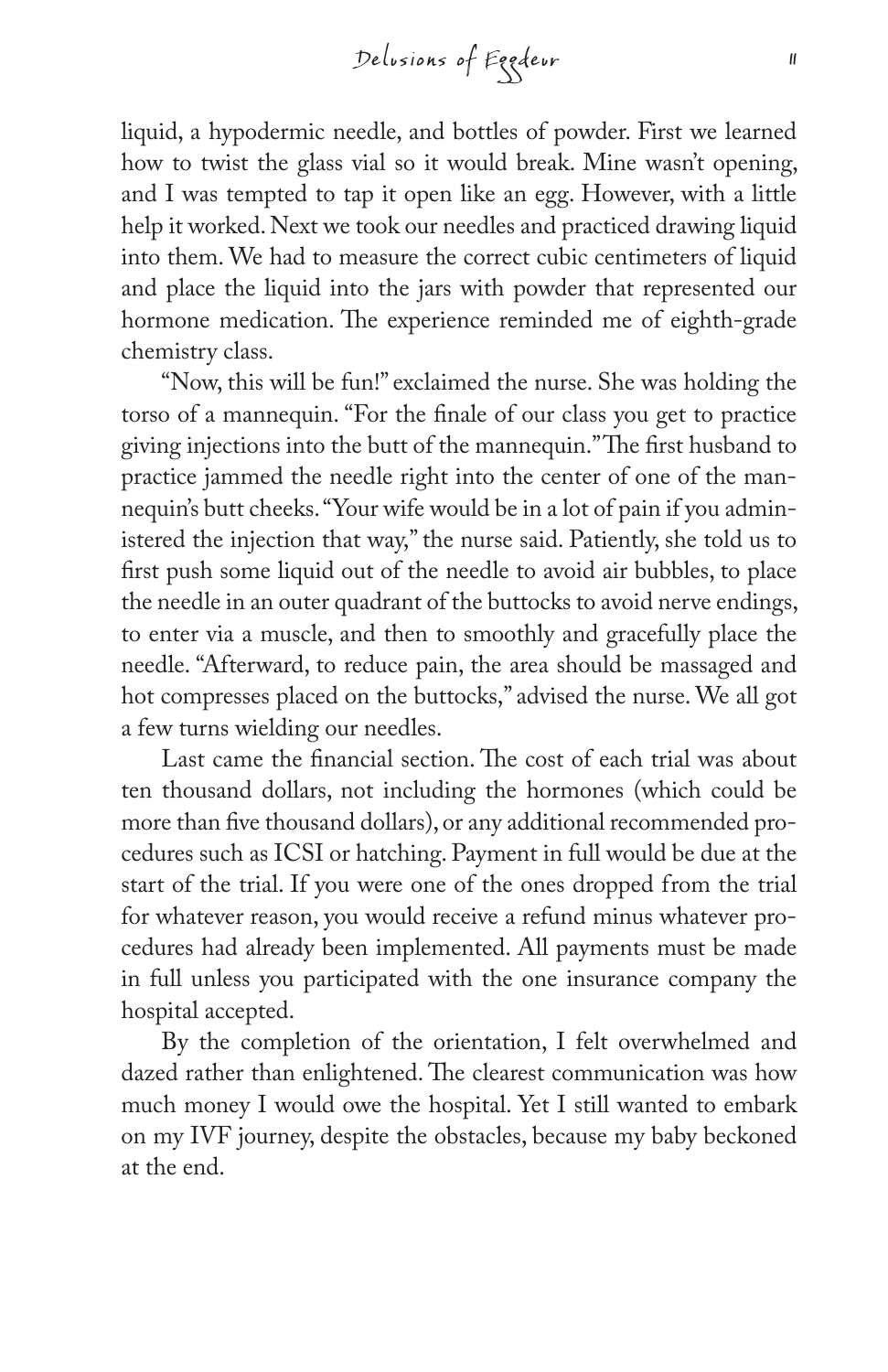

### The Pink Sheet

The requisite three days from the start of my Lupron period, I was<br>back in the hospital to begin my trial and to undergo my first<br>blood test. I remembered to sign my name on the pink sheet. Now<br>I was official. The receptio he requisite three days from the start of my Lupron period, I was back in the hospital to begin my trial and to undergo my first I was official. The receptionist sat behind a big mahogany counter covered with sign-in sheets. I turned around to look for a chair, but there were no seats! Over a hundred people were in the waiting room.

Finally someone was called, and I found a seat. I was surprised at the number of women with infertility problems. Some women in the waiting room were my contemporaries. They wore impeccable business suits, the perfect amount of make-up, and becoming hairstyles. I was sure that they had important corporate careers and had delayed motherhood too long. Since I'd successfully conceived and delivered two children I thought that I was in a separate category, that I had a leg up on these "virgin pregnancy" women. Then there were the very young women in their twenties. A number were Orthodox Jews wearing wigs and accompanied by husbands with beards, long sideburns, and yarmulkes. The twenty-year-olds must have severe fertility problems to be here at their age. I was positive that I was different from everyone else and destined to succeed.

Determined to relax, I pulled out my book about King Henry VIII and his wives. I was reading about Anne Boleyn. She was waiting to provide Henry VIII with a son. Henry had cast off his devoted wife of more than twenty years and changed the religion of the land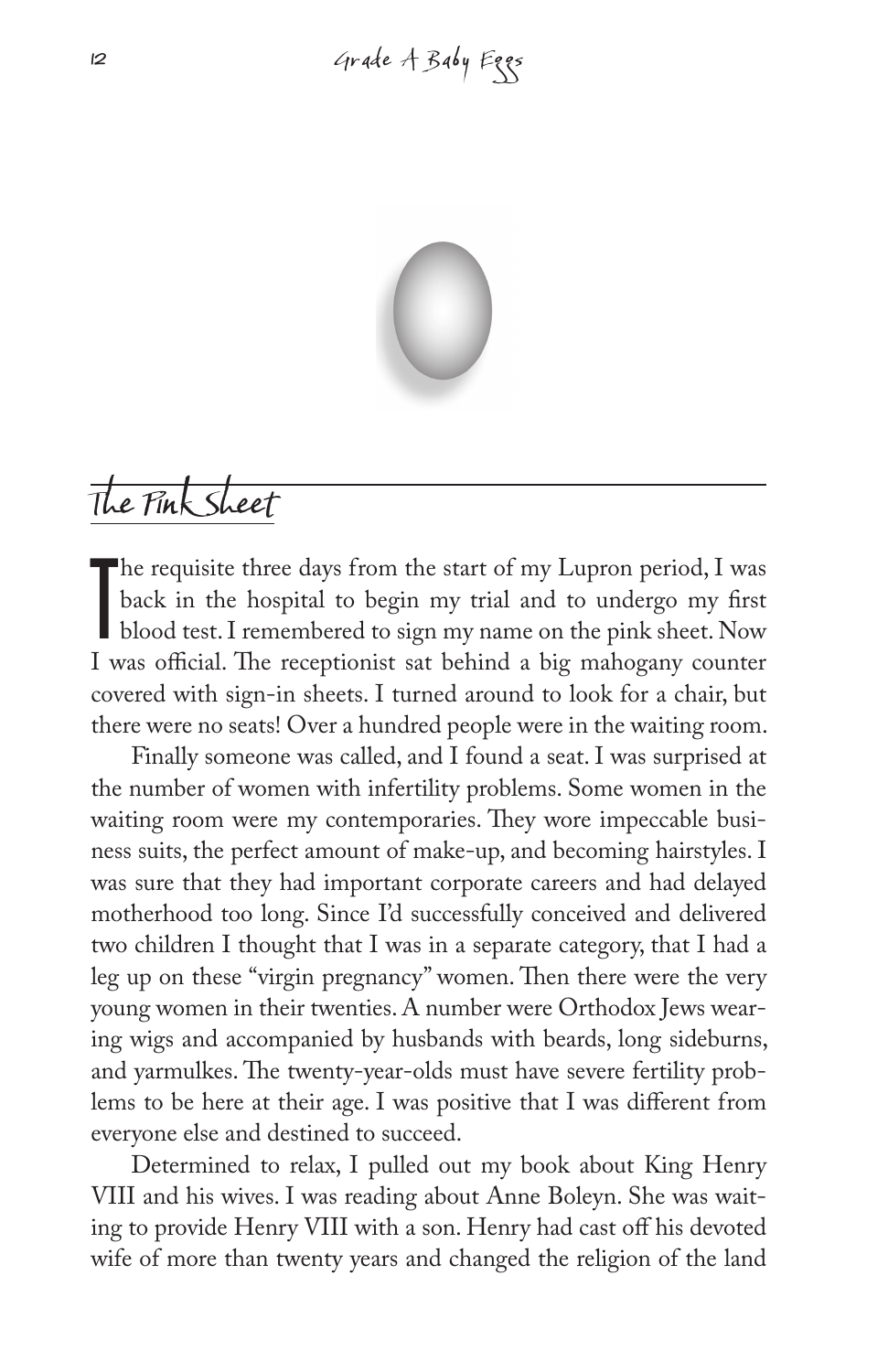13 Delusions of Eggdeur

in order to marry her, even though Anne was already in her thirties and not that nubile either. Anne's older sister Mary Boleyn had been one of Henry's prior lovers. Anne not only had to compete with her sister, but she also had to justify the extreme actions taken by Henry to wed her. Henry and Anne were confidently printing all the announcements ahead of time with the word "prince." The "prince" announcements had to be changed when Anne gave birth to the future Elizabeth I. Her fertility attempt was a success, but she still failed the more stringent royal requirement of a male heir. Only centuries later would genetics vindicate her and reveal that it was the "Y" chromosome of the male that determined the sex and that it was the "fault" of Henry that she bore him a son.

Josephine Bonaparte also was in my thoughts. I'd just finished reading a biography of her for my book club. She too tried to create a baby to continue an empire. Although she had two children from a previous marriage, she was unable to provide Napoleon a child. Like me, her two children were already older when she tried for a third. Josephine was in her thirties, but she entered into early menopause. The cause was thought to be from the trauma of being locked in the Bastille waiting to be guillotined. Josephine endured numerous invasive and painful "treatments" in the hopes of regaining her menstrual flow. Her treatments included leeches, laxatives, and dousings in spring water. Napoleon ultimately discarded Josephine in order to conceive a son with Princess Marie-Louise of Austria.

I did not feel in danger of being beheaded like Anne Boleyn or being cast off like Josephine Bonaparte for a younger, more fertile wife. My husband felt lucky to be married. But I knew that he too wanted a male.

My husband also had a famous bloodline to uphold. Gabriel was the eighth-generation descendant in an unbroken male line. The line went back to Lithuania. The bearded man who began the lineage was a renowned sage, a brilliant philosopher who led his people. His name was Elijah ben Solomon, and he was known as the Vilna Gaon (the genius of Vilna). He was one of the most important religious scholars of the time, and Gabriel grew up with this family legend. The man also was a child prodigy who at age ten outstripped and fired his tutors. He could be looked up in the *Encyclopedia Britannica*. There was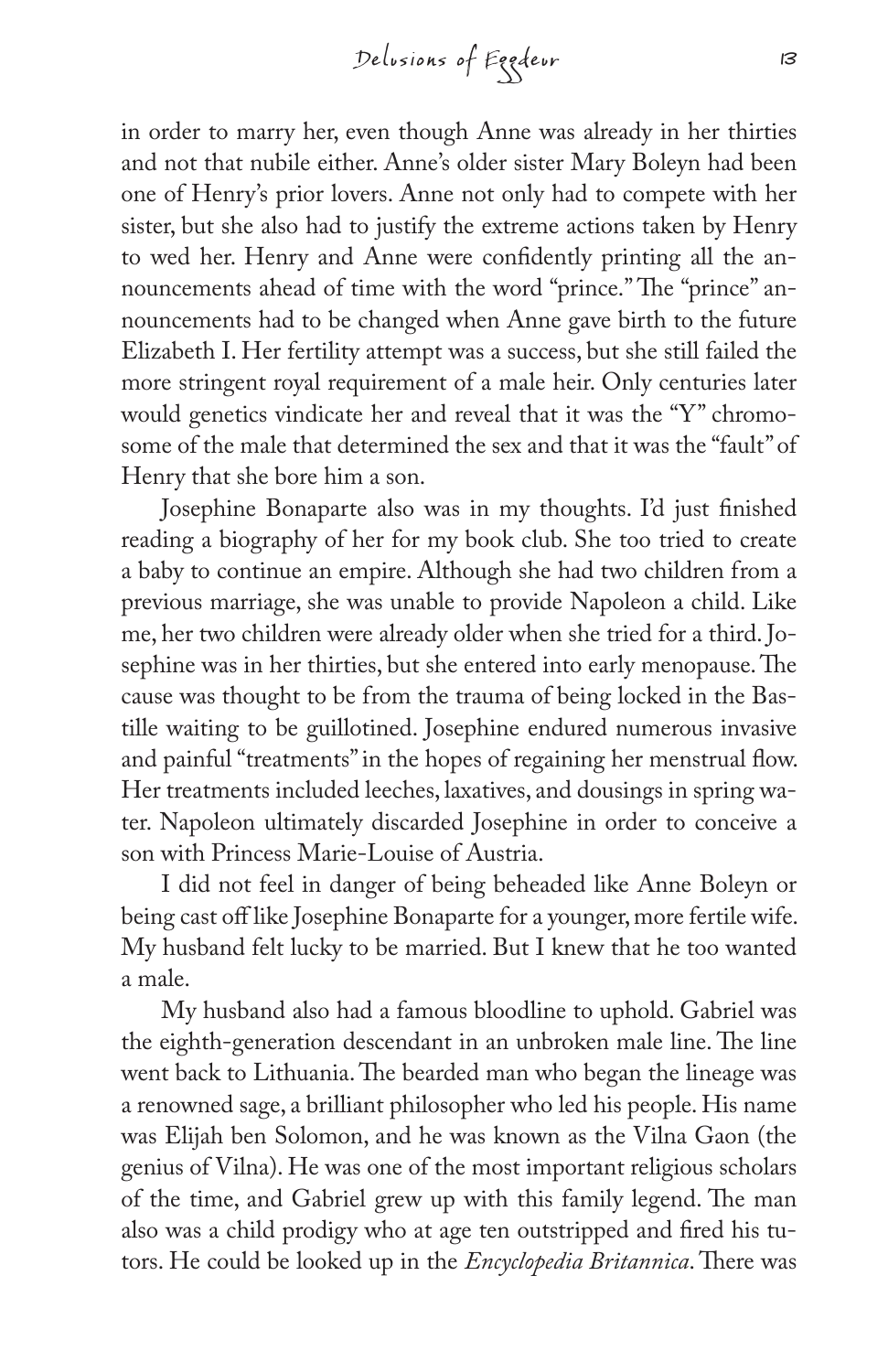even a museum exhibit about him. The exhibit included a family tree. My husband and his father were on the tree. Also on the tree was Mr. Spock, the Vulcan from the original *Star Trek* series. Apparently Leonard Nimoy was a descendant as well.

The sage was so learned that he could not take time away from his studying of the Talmud. He decided to stop talking to his wife and children. In contrast to his ancestor, Gabriel was putting family first. He would need to focus on me and on our fertility in order to continue the unbroken lineage.

Gabriel also had parents who hoped to be expectant grandparents. They had been patiently waiting almost thirty years. Gabriel's father was now ninety-four and his mother was ninety. They were exuberant when their only child married at age forty-six. In fact, Gabriel was just following in their footsteps. His parents had married at ages fortythree and thirty-nine. His mother conceived Gabriel at age forty-two after numerous miscarriages from a previously undiagnosed polyp.

Gabriel joked that his parents were a "two-walker household." His father went to dialysis three times a week and belted "Hava Nagila" as he pushed his walker to and from the dialysis machine. His father also yelled at his mother, but that was because she could not hear a thing. A bigger hearing aid might have done the trick, but she didn't want to wear the larger, more prominent one.

At our wedding Gabriel's father looked dapper in a tuxedo, and his mother wore a pretty, pink dress. During the outdoor ceremony, they both sported Mexican sombreros to keep the sun off their faces. They also each carried a portable, battery-operated fan in one hand and a water bottle in the other. They already were looking forward to buying new outfits for their grandchild's baby naming ceremony.

Like Gabriel, I also grew up with a family legend, but mine was the story of the orphanage where my father lived as a boy. His parents had been high school sweethearts who ran off to be married against their parents' wishes. My grandfather was a handsome, charismatic ladies' man and my grandmother Lola a sexy, dark-haired beauty who wore low-cut blouses to display her ample cleavage. In later years, my father discovered naked photos that my grandfather had taken of my grandmother with discreetly placed fig leaves.

Shortly after my father turned six, my grandmother decided that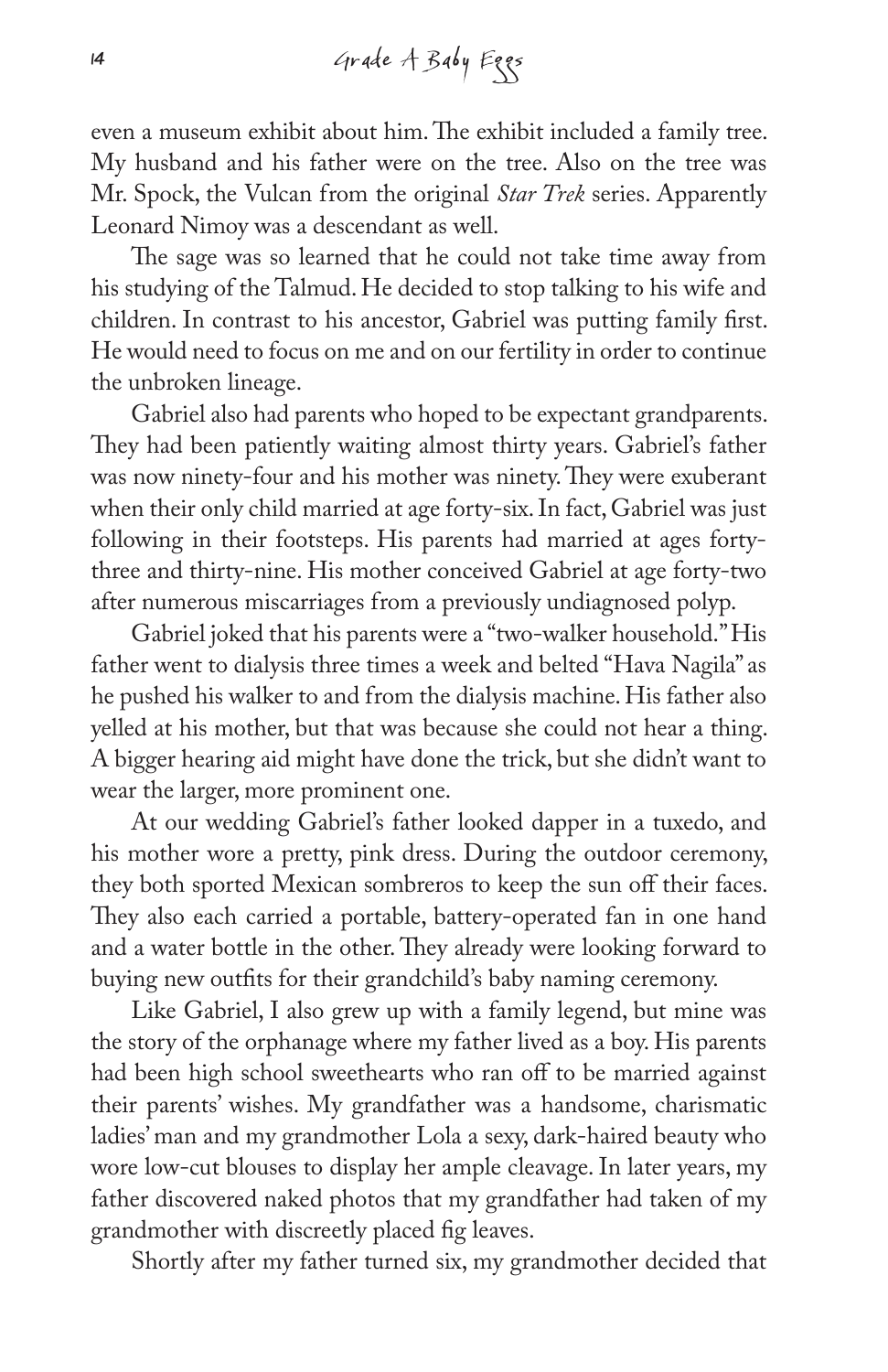15 Delusions of Eggdeur

she could no longer put up with my grandfather's stream of lovers and delivered my father to an orphanage. Week after week my father sat at a long dining table and ate with his fellow orphans in an Oliver Twist–style setting. Every Sunday he sat on the front steps expectantly waiting for someone to visit. Mostly no one ever did. Once in a while my great-grandmother, a proud German woman who grew up wealthy in a Fifth Avenue townhouse, stopped by to see her grandson. However, she never took him home with her. My father vowed to himself that one day he would show them all and make something of himself.

Eventually, after my grandmother married her second husband, a chicken plucker called "Chickie," she arrived on the scene to reclaim her son. Unfortunately, she had never told her new husband about the existence of her son. Chickie was very unhappy to become a father and never got along with his stepson.

In the end, my father loved his mother for taking him back. In later years, he supported her financially. My father fulfilled his orphanage vow and became a doctor who made life-saving discoveries. My grandmother Lola never changed. When she first welcomed my mother into her house, she greeted her in a black negligée. My grandmother generously supplied me with her choice books**,** beginning with *Valley of the Dolls*.

The part of the legend that most affected me was my father sitting by himself on the front step of the orphanage waiting for parents who never came. I imagined what it was like to feel abandoned and alone. I myself was a sensitive child who reacted strongly to perceived rejection. As a child, I vowed to have a close-knit family when I grew up and always to be there for my children and for my spouse. Being betrayed by my first husband made it all the more important for everything to go right the second time. I was convinced that a baby of our own would really cement my marriage. This time I would have a family that lasted, where everyone was valued.

I also really wanted this baby. Originally I had wanted to duplicate my family of origin and have only two children. However, like Gabriel with his initial decision not to date a woman with children, I too could change my game plan. Having two girls in diapers did not discourage me from future babies. Elizabeth was great fun as she threw the pillows onto the living room floor and shouted one of her first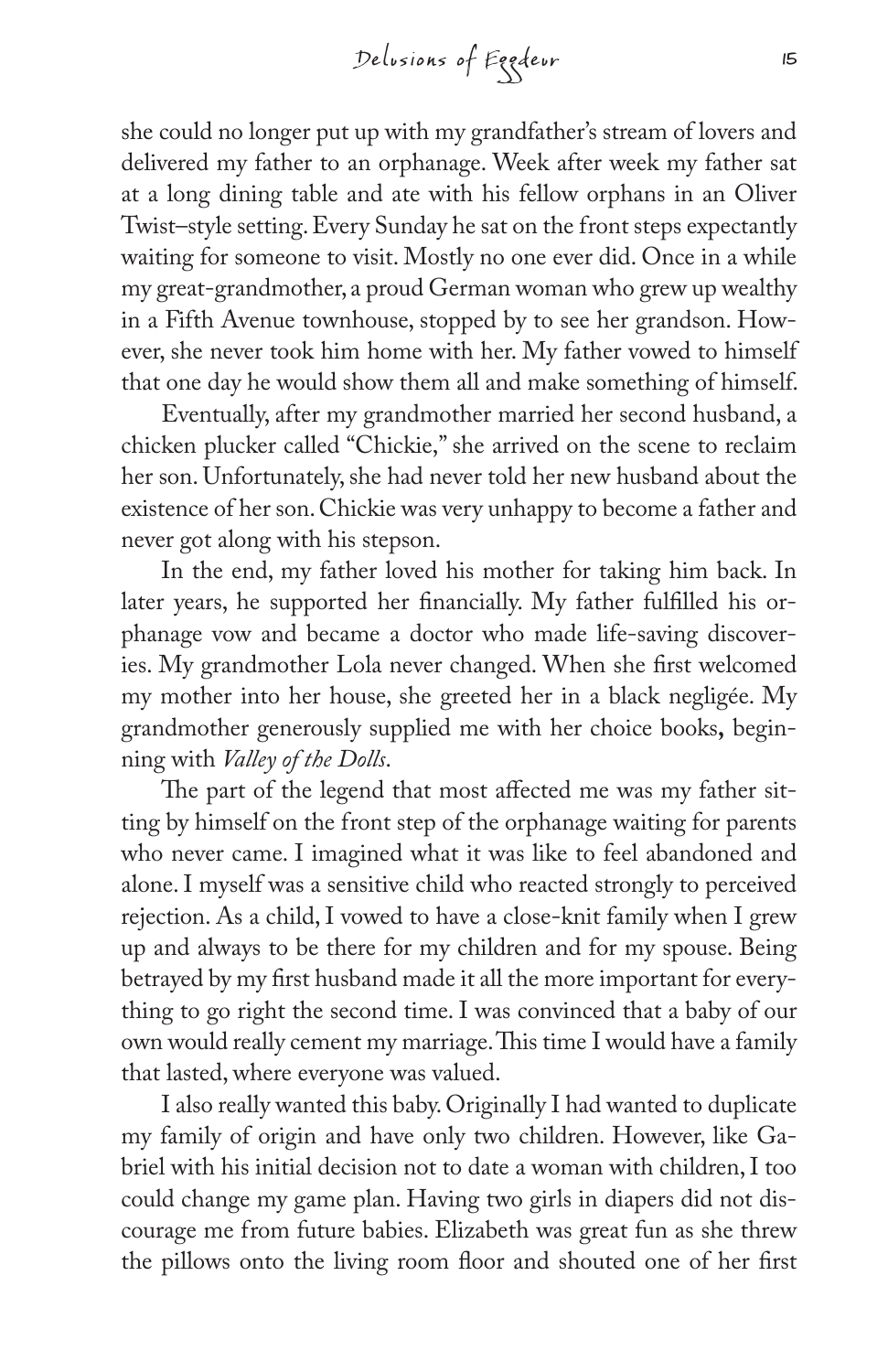words. Lisette was an agile monkey who climbed the built-in shelves in the living room as if she were scaling a palm tree and threw down china plates as if discarding banana peels. I relished the uniqueness of each daughter and surprised myself by wanting another child. Now I could enjoy raising another baby. Plus I would be sharing it this time with Gabriel, who was very loving and committed. I was as positive as Anne Boleyn that I would fulfill my own as well as my husband's expectations for a baby.

The woman next to me in the waiting room made eye contact and smiled. "I'm crocheting something. In fact I'm crocheting constantly in order to avoid having a breakdown," she explained frantically.

I told her, "I'm glad that you like crocheting and that it's soothing for you." I returned to reading about the upcoming decapitation of Anne Boleyn.

"Victoria Hopewell!" called the nurse. I followed her into the next room. She walked with the purposeful strut of a model on a runway. There were two rows of cubicles with women lined up in chairs getting their blood drawn. I sat down in my chair to wait for my first IVF trial bloodletting. The woman tied a piece of material across my right arm, told me to grasp a rubber ball, and prepared to draw my blood.

She stuck the needle into my vein. "I don't understand it. The vein looks good but not much blood is coming out. I'll just move the needle around. That's not working, I'll try to press harder and see if we can get that blood coming. Oh, here we go!" I started to feel very lightheaded and my eyes started to close. When I opened my eyes, I saw a group of white lab coats fluttering above me. One of the lab coats came closer and a face appeared. "You just fainted. Why don't you lie down in the back room until you feel better." I hoped that this wasn't indicative of the rest of my blood-drawing sessions!

The next needles were administered at home by my husband. My shots increased**. "**Bend over, lean forward, put your hands on the bed to steady yourself. Now here comes the buzzing bee. Get ready for the next little sting, just a tiny prick, *now*!" warned my husband. I yelped again. The new position of leaning forward was only a slight improvement over the prior position of lying prone across the bed. The Pergonal subcutaneous, in-the-butt shots were much worse than the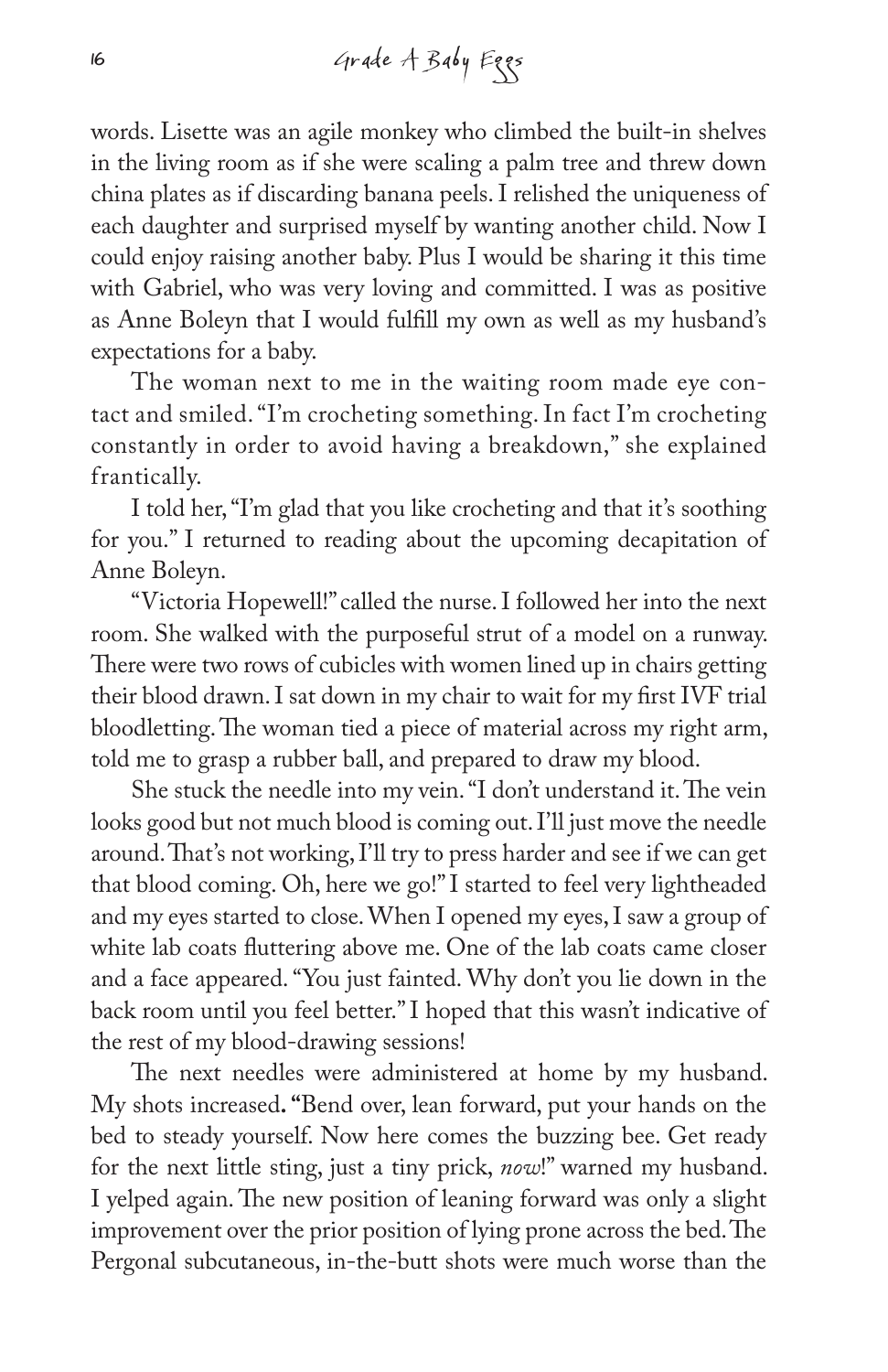17 Delusions of Eggdeur

Lupron and Gonal F into the stomach. Every night my children had story time, and I had shot time.

My next trip to the hospital was for blood drawing and for an internal exam. This time I was lucky and found a waiting room seat right away.

"Hi! I'm Brittany," said the woman next to me.

"And I'm Dakota," chimed in the woman to her right.

They proceeded to explain their IVF story to me. Brittany and Dakota were sisters. They were tall, willowy women who resembled Nicole Kidman. Indeed Dakota was an actress in soap operas. Dakota had flown in from Australia to donate her eggs to Brittany, who'd flown in from London. Although she was only thirty-one, Brittany's eggs were not of good quality. Dakota got all the injections, monitoring of her blood levels, and examinations of her follicle production. Brittany accompanied her to all appointments and eventually would receive the eggs harvested from her sister. Dakota told me that she loved her sister and if necessary would fly in again for her egg donation. It was a real testament to sibling love that one sister would fly all those miles to share her eggs with the other; I hoped that Elizabeth and Lisette would be that supportive of each other one day. It also made me feel more confident in the hospital, since Brittany and Dakota had chosen it out of all the fertility programs around the world.

I was glad that the sisters made contact with me. Most people in the waiting room were quiet and uncommunicative. They respected each other's privacy and did not confide in each other. The atmosphere was of oppressive, individual suffering. But once a conversation started with someone, bonding was quick. There was a built-in connection and the possibility of future waiting room meetings.

"Victoria Hopewell!" I went to the cubicle for my blood drawing. It was the same nurse who couldn't get my blood to come out! I had visions of landing on the floor this time. "Don't worry. I'm sure you won't faint," the nurse reassured me. This time she jabbed the needle with one big movement, the blood came out right away, and I didn't faint, but I had a big purple bruise on my arm. "Now go back out and wait to be called for your ultrasound," she instructed.

When I went back out, I looked for the sisters, but they had already been called in. There was a seat in the back, where a group of people, in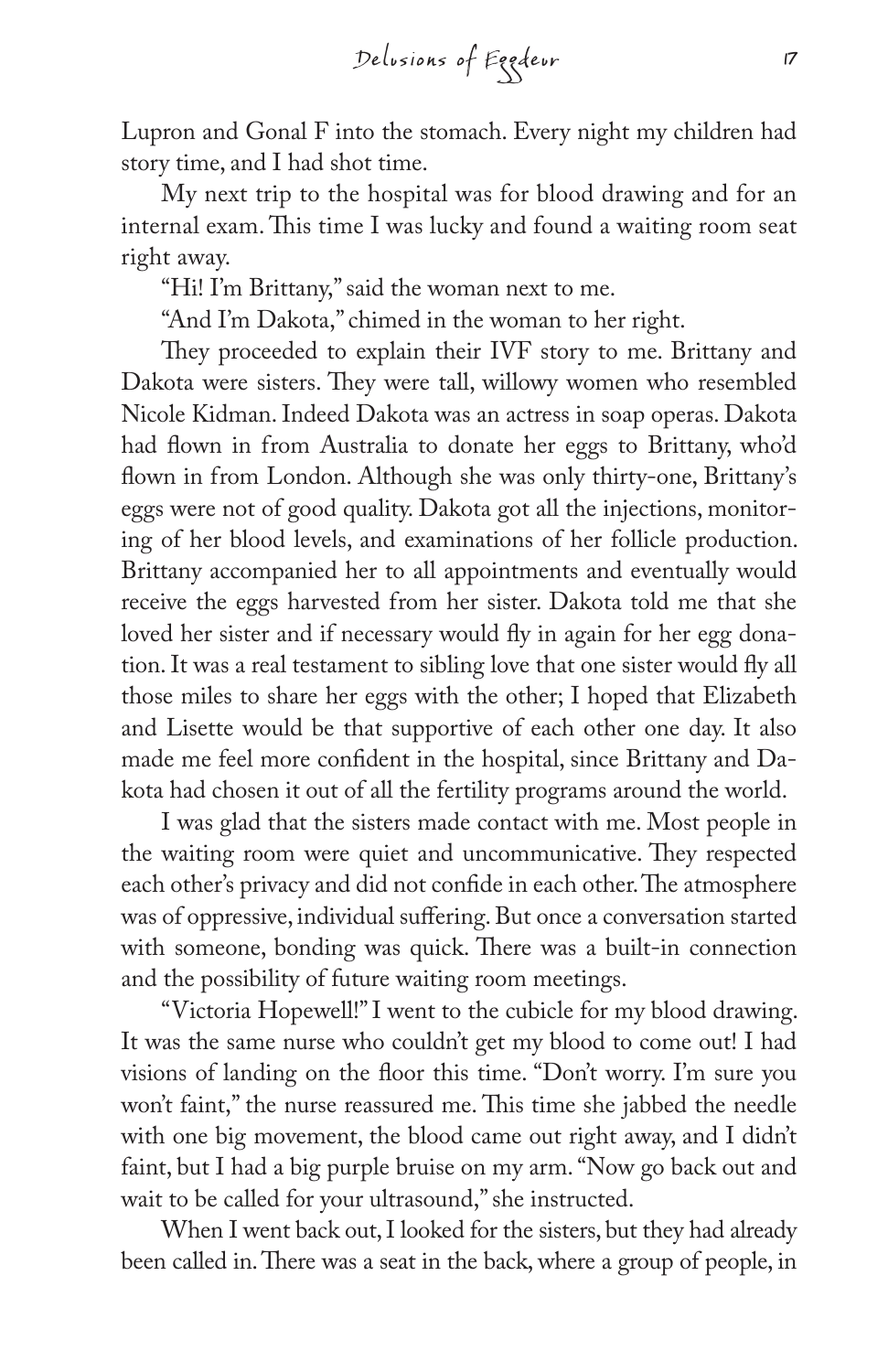contrast to the rest of the silent gang, usually sat together talking and laughing loudly. The most outspoken woman from the group, a brunette with a chubby face, introduced herself and the others. She explained that they all met online in an IVF chat room. Her name was Lauren, and she appeared to be the group leader by virtue of her holding the IVF veteran record. This was her eighth attempt. Lauren knew the story of every other group member, information about every IVF doctor at the hospital, questions that we should ask the doctors, and detailed information about each procedure.

When a woman ran out from the room crying, Lauren explained to the rest of us that it was because one of her follicles had become dominant**—**one of the elimination pitfalls described by the orientation nurse. The doctor had just informed the weeping woman that her trial was aborted, Lauren said**—**one viable egg was not enough for implantation.

I felt conflicted during these ad hoc connections because I did not tell my newfound friends that I already had two children. I was afraid that if I did tell them, I would be excluded from the camaraderie of the mutual baby quest.

My name was called again, and I went in for my sonogram appointment. The nurse had me put my feet in the stirrups and wait for the doctor. He said hello, remained nameless, and got right to business. The sonogram displayed the contents of my right ovary and then my left. The exact measurements of each follicle were diligently recorded. Unfortunately, the sonogram also displayed a large cyst. The doctor explained that cyst development was normal at ovulation. However, for IVF to be successful it was imperative that there be no cyst. If it didn't disappear over the next four or five days**,** from my hormone medication, then I would be scheduled for immediate cyst aspiration.

A few days later, I knew that I would have to undergo this "spring cleaning," because the cyst did not disappear. Since I required surgery, I decided that it was time to inform my daughters about IVF and our baby quest. Already I was disappearing each morning, returning with bandages from the blood drawings. Elizabeth and Lisette needed to know something**.** I was not sure how they would react to a new sibling. We were not the Brady Bunch but the children had adjusted well and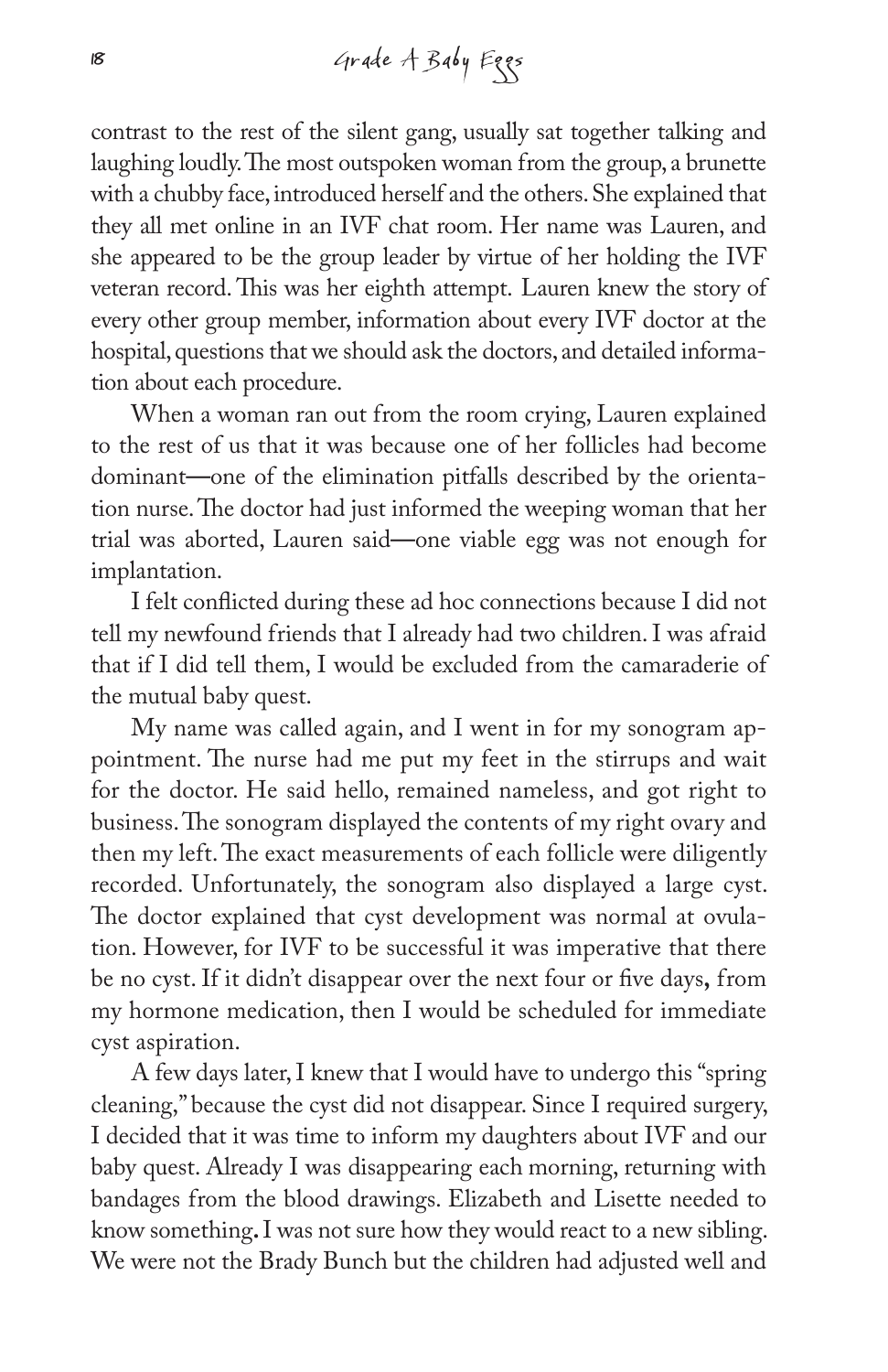19 Delusions of Eggdeur

even called their stepfather "Dad." Now our new family would have to survive the shake-up of a baby.

Gabriel and I sat the girls down in the dining room. We began our baby discussion.

"We have something to tell you girls. Your father and I are planning to have a baby."

"I never got to experience a baby because I met your mother when you were already older," added Gabriel.

"I am going to get some help becoming pregnant from a hospital because I'm older now. The hospital has a program to help people. They will take my eggs out and put the best ones back," I explained.

"That's not all they do! I know all about it already," said Elizabeth. I asked, "From health class?"

She said, "No, from religious school from my ethics class."

"I want you girls to know that we'll always love you. We just want to have one child together," I said.

"I don't want a baby!" exclaimed Lisette.

"Mom has no chance anyway at her age," said Elizabeth. "What about our puppy? You promised us if we ever moved out of our apartment and back into a house we'd get a puppy."

"I want a puppy too!" added Lisette.

"Well, we can have a puppy and a baby," I said.

I was positive that the children would ensure that we got the puppy. It would be up to the hospital to enable Gabriel and me to get the baby.

"If you do get a baby I only want a girl. Then I'll be the one to pick out its clothes. We'll wear the same jeans and shirts," said Lisette.

"You can be the baby's personal shopper," I said.

I would have preferred if the girls were excited about a new baby. Once I became pregnant they'd have more time to adjust to the idea. Then maybe they'd become more accepting of their new sibling.

As soon as our conversation ended, Elizabeth was on the phone telling her friends that her mother's eggs were being removed and returned to make a baby. I was sure all of her friends' brothers, sisters, mothers, and fathers also heard about my eggs as well.

I also decided to share with my parents that we would be having a baby. I expected them to be proud, happy grandparents. I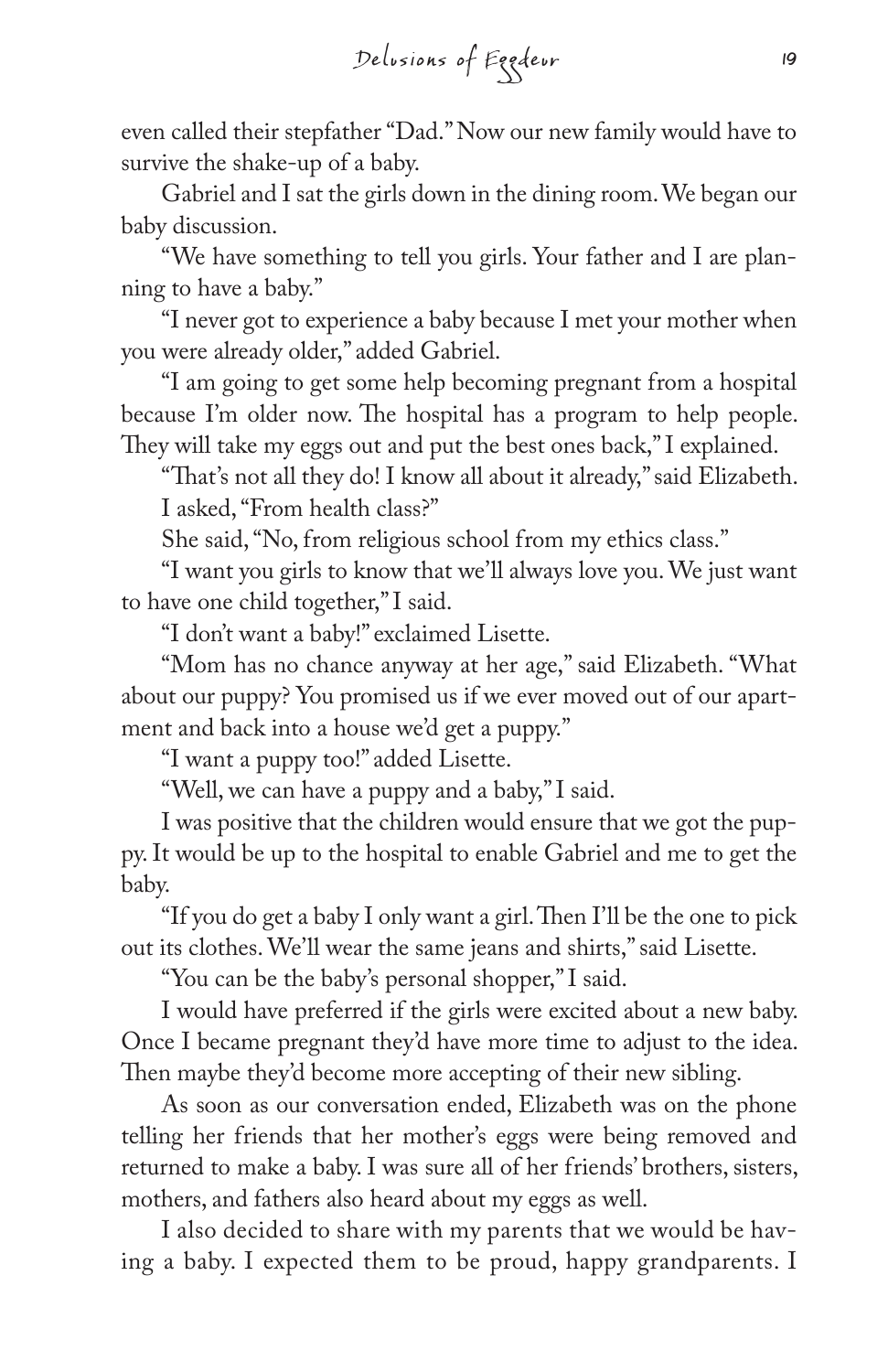wouldn't get too detailed about IVF. My mother was a product of the l950s, and we had never even discussed the "normal" means of procreation. She often repeated the story of how she had met my father on a cruise for college students. My mother explained that it was a wild boat, that she encountered my father the first day, but that he had disappeared until the last day of the trip, presumably to be with "the other type of girls." Then when the cruise was over, he asked for my mother's number. They began dating and my mother married him during spring break of her senior year at Wellesley. She was able to remain in the dormitory, while my father finished his last year of medical school in New York, because she signed an agreement not to reveal the dark secrets of married life to the still pure Wellesley virgins. The only sexual thing that my mother ever said to me was imparted right before I left for college, when she told me, "Once it's broken, it's broken."

I waited for my father's History Channel program on ancient Rome to finish before I broke the news. "Mom and Dad, you're going to be grandparents again. Soon there'll be a new baby. Gabriel and I haven't been able to get pregnant on our own so we're going to a doctor for help. I'll be taking hormones."

"Hormones? Hormones! That'll give you cancer. My mother died of a melanoma. Why would you take hormones?" my mother cried.

"So that I can get pregnant."

"Victoria, you're too old for that. Just think of the damage you'll cause your body by carrying a baby to term and then giving birth. Afterward you'll need a wheelchair, possibly for life."

"I'll be okay."

"Plus at your age the baby will probably have Downs Syndrome."

"Mom, it should be fine."

"Victoria, I think this is a very bad idea."

"Don't you want a grandchild?"

"I already have four—your two and your brother's two, and I'm only concerned about your health."

"Well, I'm going to do it anyway."

My father chimed in. "Victoria, don't you think you're too old to be a parent again?"

"No. I want to have a baby with Gabriel."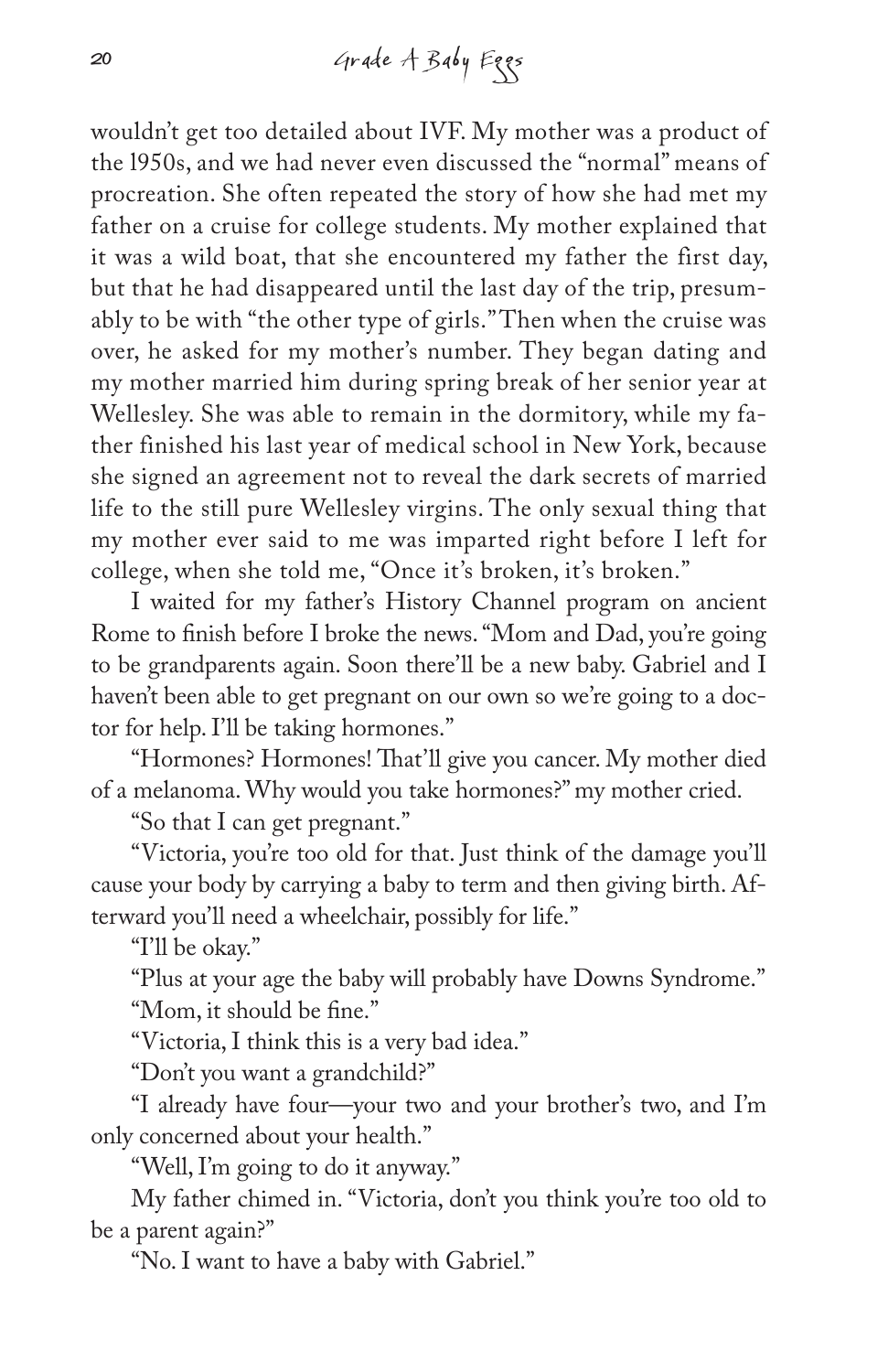21 Delusions of Eggdeur

"You have to really think about what it means to start all over again with an infant. You'll be changing diapers, losing sleep, and spending the next eighteen years raising a child again. You'll be stuck."

"I don't mind."

"Well, it's your life."

My parents weren't the proud grandparents that I had hoped. I knew that my father would be more matter-of-fact than my mother. In the end he had always told me to make my own decisions. Still I would have liked it if he could see some joy for Gabriel and me in starting a family of our own. I wouldn't tell them about my cyst operation in a week; that would really put them over the edge**—**especially my mother.

When I arrived a week later for my cyst aspiration, the receptionist immediately announced, "Boy, you're brave!" Her large, rhinestone barrette sparkled under the bright ceiling lights.

"What do you mean?"

"It's great that you don't want any anesthesia for your procedure. There are some people who make that choice."

"I didn't request 'no anesthesia.' I don't want to have any pain. I'm all for killing the pain. You'd better tell someone right away that I definitely did not request to have nothing."

"Don't worry, just tell the doctor," soothed the receptionist.

As soon as the doctor arrived, I told him that I didn't want to feel anything, that I wanted anesthesia or a "local." He flashed me a big smile. "It's not necessary," he said. "I'll be real quick. I'll just insert the needle into the vagina, look at the ultrasound for guidance, and aspirate the cyst." I started shaking at the thought of a big needle entering me. The doctor said, "I'm doing it right now." I felt the needle stab me, and the pain was immediate. Still, the terror beforehand was worse than the actual impact of the needle. The doctor was pleased because the procedure was a success, and I would not have to recover from anesthesia.

I waited for my husband to pick me up from the cyst aspiration. Everyone else had left except for the receptionist. I told her that I'd be back soon for the egg retrieval. The receptionist confided that when she began this job, she thought that it would be a happy scenario. She envisioned numerous new mothers coming back to visit her with their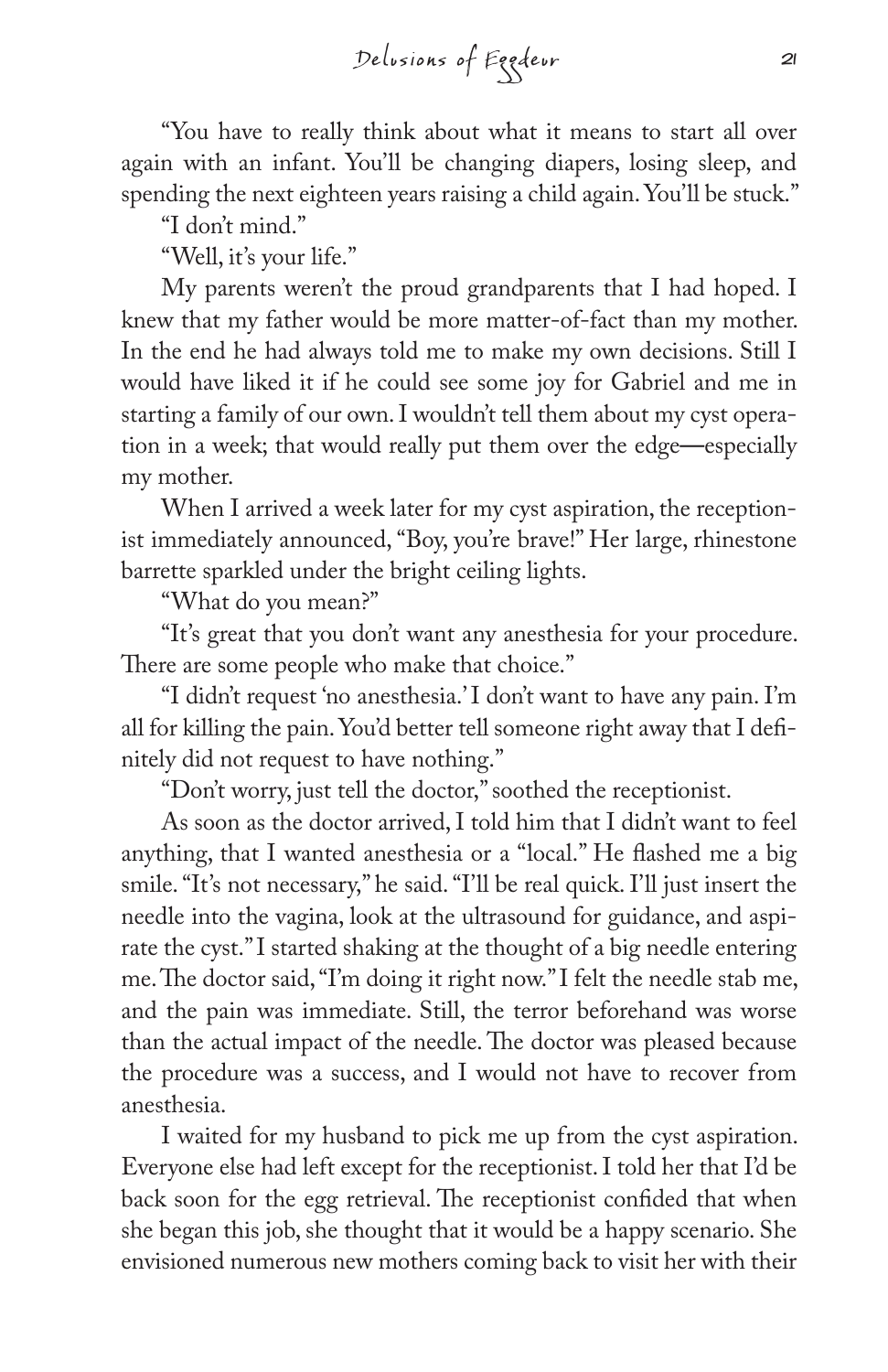newborn babies. In fact she saw most people again when they returned as "repeaters." I told her, "Well, hopefully you won't see me again after the trial unless it's with my baby!" Her words did not discourage me. I still felt that my luck would hold and that I'd be one of the few destined to return with an infant in my arms.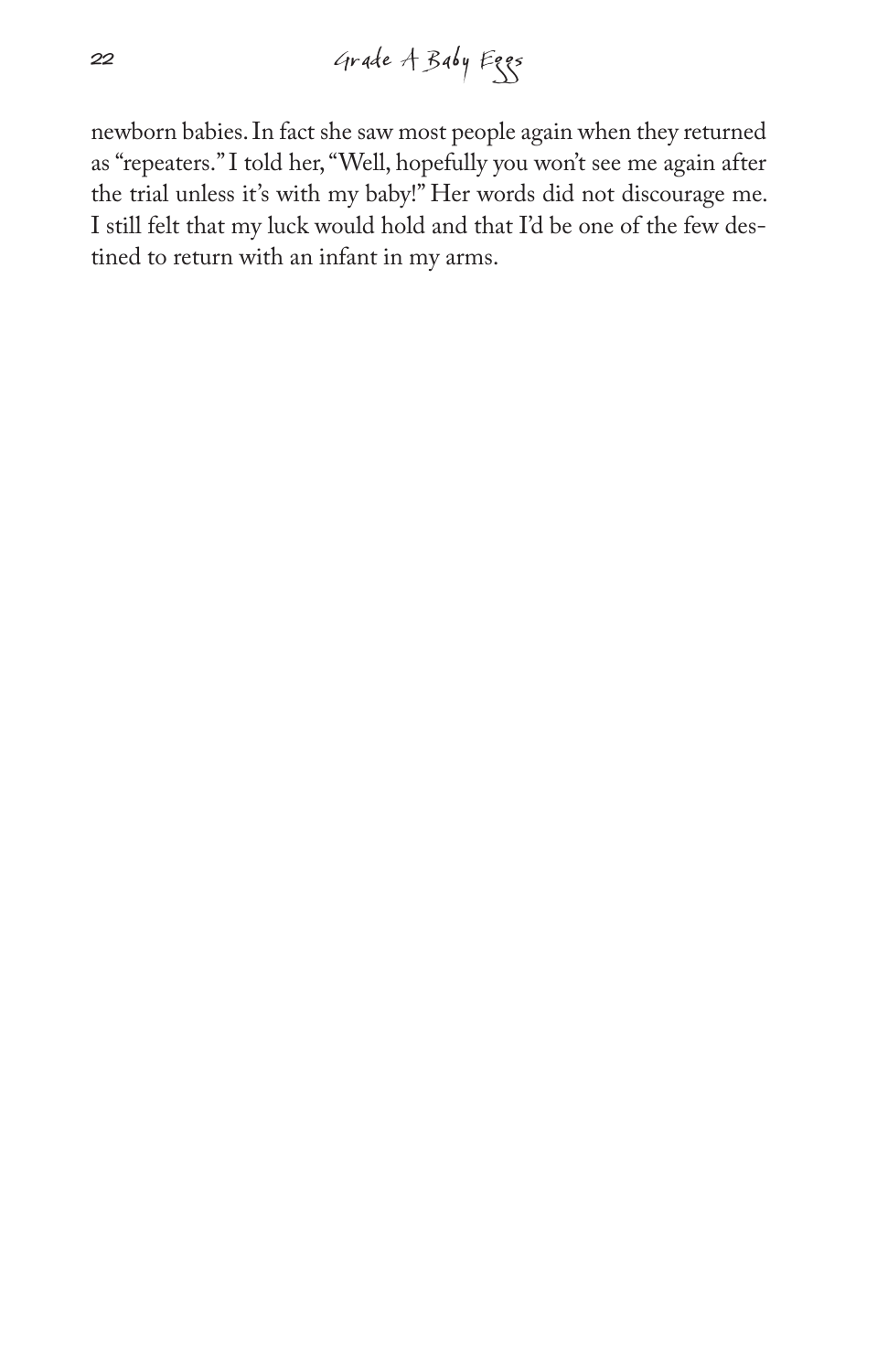Delusions of Eggdeur



## Halfway Road to Pregnancy

If y eggs were finally ready to be harvested and retrieved. The hCG (human chorionic gonadotropin) shot had to be given at exactly midnight so that my follicles would release my eggs thirty-four to thirty-six hours later. y eggs were finally ready to be harvested and retrieved. The hCG (human chorionic gonadotropin) shot had to be given at exactly midnight so that my follicles would release my eggs thirty-four for my assigned morning egg retrieval time.

The night of the shot, I was invited to my friend's anniversary party. It was a holiday weekend. There was a chance that I wouldn't be back by twelve if there was traffic. Therefore, I had to be prepared. The hCG, syringe, alcohol swabs, and disposal waste case were all packed. If necessary we'd pull to the side of the highway, I'd lift my cocktail dress, and expose my backside to the people driving by while I waited for the buzzing bee to land. Luckily we made it back before midnight.

I arrived early in the morning for my egg harvesting. I was handed a brown paper shopping bag and told to go change. The changing room was similar to one at our community pool, with a wooden bench and a clothing hook on the door. My new outfit consisted of slippers, drawstring cloth pants, a wraparound sleeveless shirt with ties, a robe, and a blue cloth shower cap.

The husbands were being called one by one for their sperm deposits. My husband was called next. Gabriel went into a room with a comfortable reclining chair. There was a large supply of magazines with naked women, a few magazines of naked men, and a television hooked up to a VCR with an X-rated video lying next to it: a hospital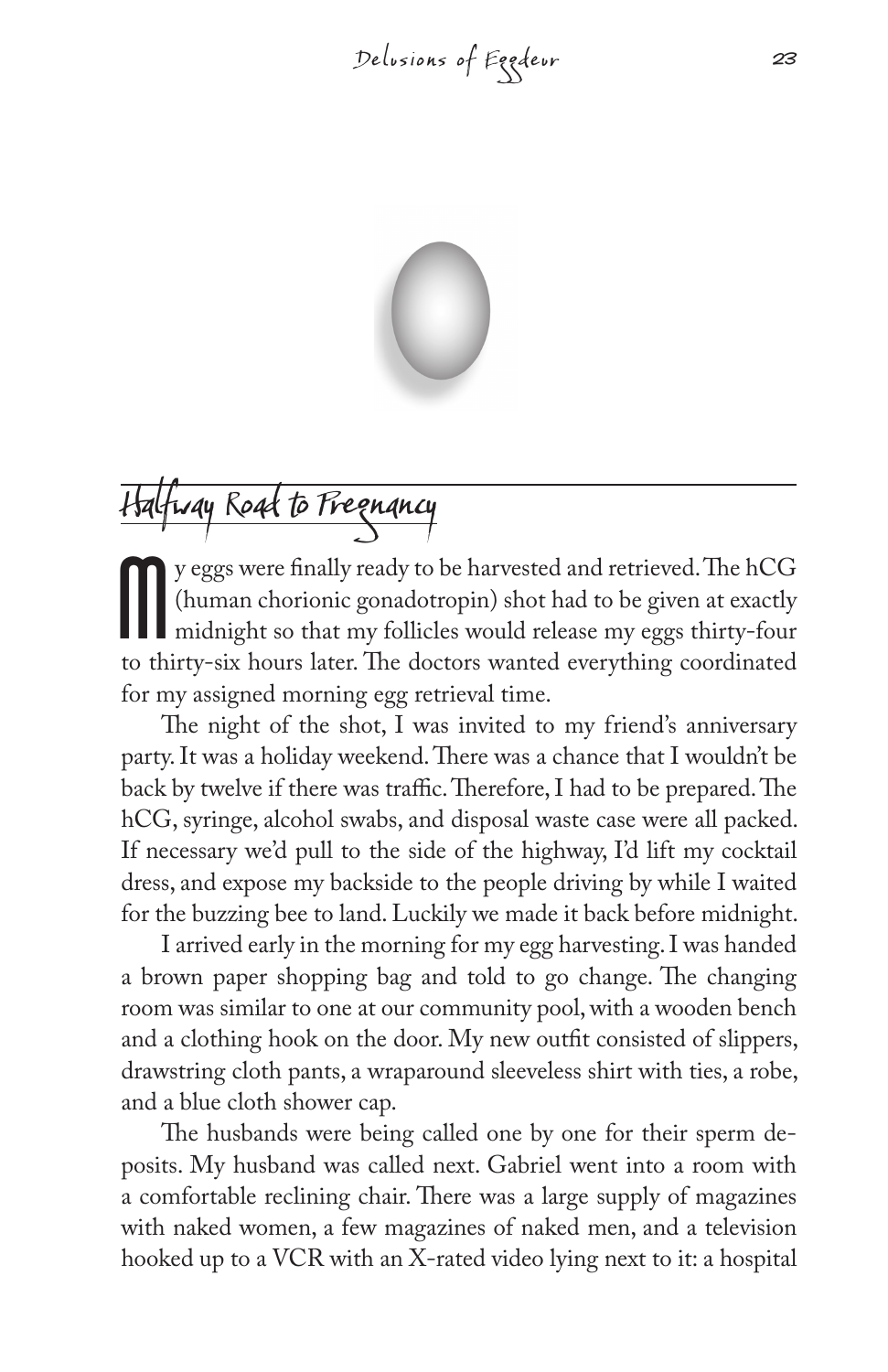version of a Times Square peep show—with private room so husbands could participate fully in the excitement of the spectacle. Earlier, the receptionist had announced that if any man experienced difficulty, his wife could be called in to assist. My husband did not experience any difficulty. He placed the filled cup into a hole in the wall, closed the little sliding door, and rang the bell to announce that his deposit was ready for pickup. At least one of us was having fun.

When Gabriel returned, we were prepared to wait a while but it turned out that I was in the first group called. The women were divided into groups of three. Lauren was in my group, as well as a younger woman in her twenties named Courtney. Courtney had angled brown hair with the shortest pieces falling into her eyes.

The three of us followed the nurse to a tiny waiting area. Lauren started to tell me what to expect. I would receive anesthesia via intravenous and would be "out" for about twenty-five minutes. When I woke up I would find out how many eggs were removed.

Lauren went first. Courtney and I started talking. Courtney was only twenty-six, but she and her husband weren't able to get pregnant on their own. This was her first IVF attempt, but she had gone through multiple trials of artificial insemination. All of a sudden I saw Lauren being wheeled by. She was lying unconscious on the gurney wearing the operating outfit with the matching blue cap. Courtney was called next. I tried to read the celebrity magazine on the table and get absorbed in who was seeing whom. My concentration was broken when I saw Courtney being wheeled back from the operating room. Next it was my turn. I wondered if the following group of three would see my unconscious body being wheeled by—not a relaxing preparation for surgery.

Soon I was back in the same room where my cyst had been aspirated. There were bright lights shining on me as I lay across the operating table. At least this time anesthesia was a definite. I was hooked up intravenously, just as Lauren told me. A trail of tubes protruded from my hand. I did not go under right away, however, but watched while the doctor and nurse prepared their utensils. I'd better go under real soon, I thought, because I did not want to be awake for the birth of my eggs.

When I woke up I was on the bed with curtains pulled all around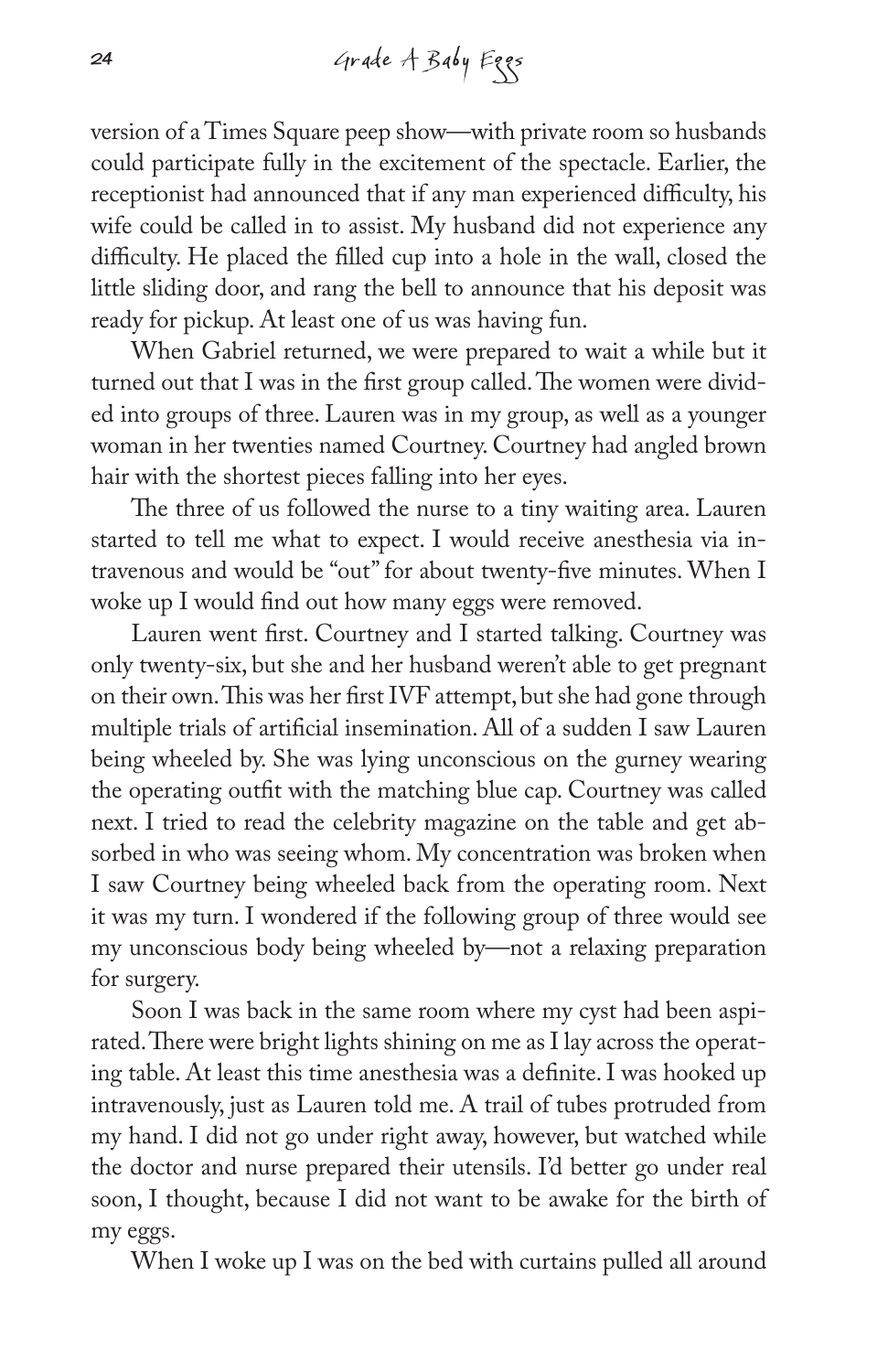25 Delusions of Eggdeur

me in the communal post-operation room. The nurse brought in my husband. She shared the good news that I was the producer of seventeen eggs. My husband and I were still in the running!

The side curtain started to move. Lauren's husband was pulling the curtain, and there was Lauren lying on the adjacent recovery bed.

"I just wanted to see how you did," she said.

"I had seventeen eggs."

"That's great!" she exclaimed. "I set my record with twenty-five eggs!"

We exchanged phone numbers.

The next afternoon we would find out how many eggs had been successfully fertilized. The nurse would tell me. Since a sperm was inserted into each egg, I was sure all seventeen would be fertilized. However, when the nurse called me she said about half of my eggs were fertilized**—**nine. Well, nine was still great. I should even have eggs left over to freeze for the future!

The next day the nurse would call to say whether my eggs would be returned at day three or day five. I feared the worst, and sure enough my eggs were a day-three transfer. The nurse tried to comfort me by saying that most people were a day-three transfer because it was too risky to wait for day five and possibly lose all the eggs.

When I returned for my egg transfer, Lauren was in the waiting area again. She told me every one of her eggs had been fertilized. In order to increase her chances, she had instructed the doctor to place the eggs back using a sonogram and to "hatch" every one so that they would adhere better. She wanted as many eggs placed back as possible. Lauren's doctor had already called her a number of times and told her the egg quality was good. I hadn't heard from my doctor since our initial meeting. Lauren asked me to pray for her because this was her last chance: every one of her credit cards was "maxed out."

The same order was observed for us three women. Lauren's eggs were put back first. Courtney was there again, and we started to talk. She had produced thirty-one eggs! I guess being in your twenties did make a big difference. She went in next, and I wished her good luck.

Finally it was my turn. I had to sign a paper stating that I was who I claimed to be. I suppose they didn't want the wrong person getting my eggs. The embryologist arrived and with an air of great importance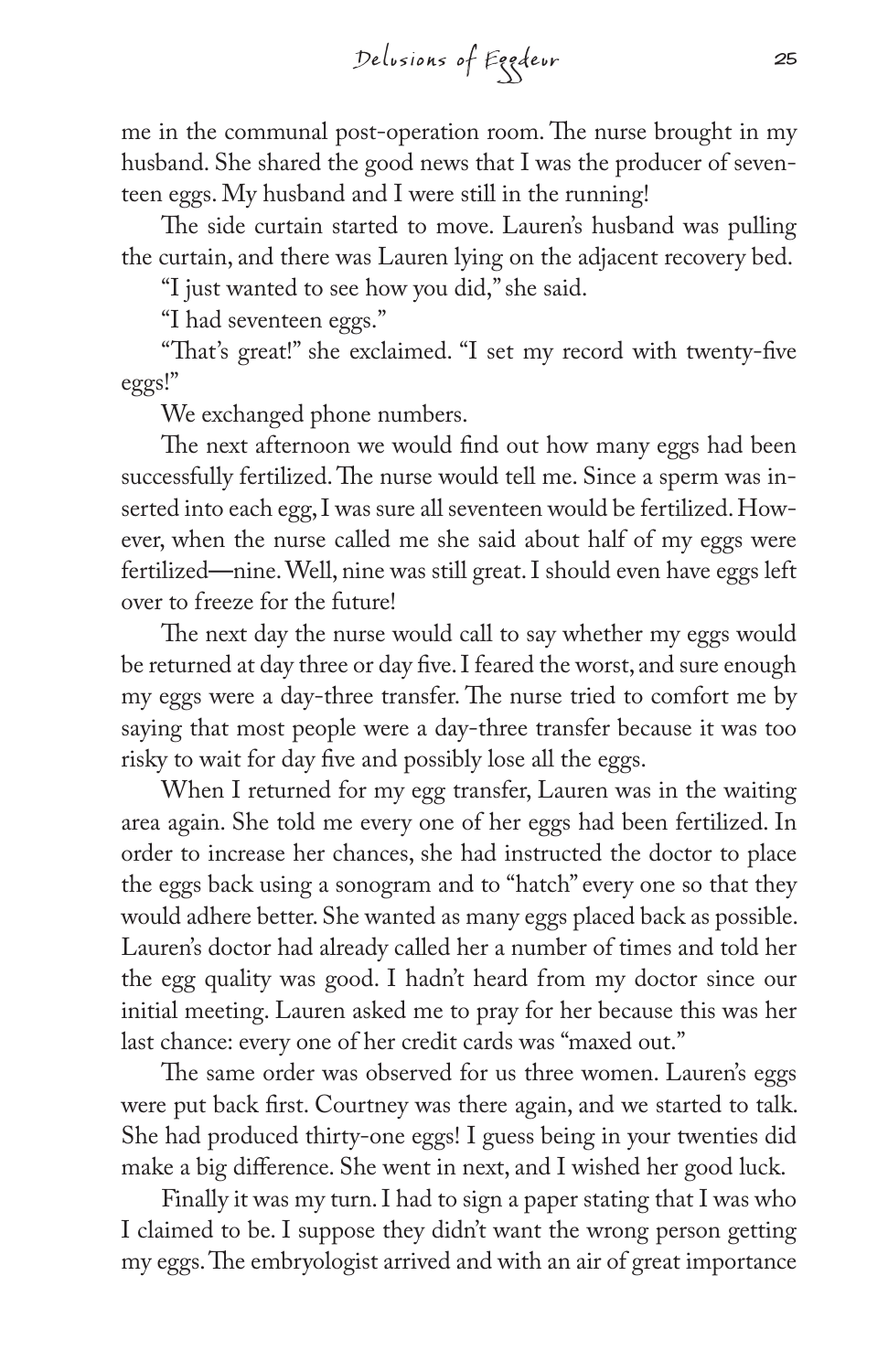hand-delivered my set of fertilized eggs from the lab. Above me, a screen displayed a picture of each of my viable fertilized eggs. At this point there were only five. The other four had "demonstrated abnormal fertilization." No more frozen eggs. It was these five. Three embryos had divided eight times and two had divided six times. The doctor said eight and six were good numbers. It was like a Las Vegas craps table.

Thanks to Lauren's information, I asked the doctor whether he would guide my eggs back into place with the use of a sonogram. "No," he said. He was of the old school and could slide my eggs back into the uterus without it. He was like an experienced safe cracker; he said he had a natural feel for the combination. Then I asked if my eggs were "hatched." He said neither the embryologist or my doctor had recommended it. The doctor put my eggs back successfully, then double-checked that they were in the right location without spilling any on the floor.

My souvenir was a color picture of the five eggs. I could differentiate those with six divisions from the eight-division ones. There also was a score card. It delineated the history of all seventeen. From the eight eggs that didn't fertilize, three were "immature," two "appeared degenerative," two had "morphology unsuitable for transfer," and one "appeared healthy and did not become fertilized." Each non-viable egg was a personal failure. About 50 percent of my total production was deformed. I was so identified with my eggs that it was as if something was the matter with me too. I wondered if I was going to have a baby or if I just was going to have a picture of five fertilized eggs and a score card to put in my baby album.

Next I was wheeled back into the recovery room with its large collection of beds with curtains around them. There was no anesthesia, so I was totally awake. The nurse told me to rest for a half hour before going home.

Lauren screamed out, "Victoria! How did it go?"

It turned out that she was next to me again.

"I had five eggs put back," I answered.

Lauren told me that she had eight eggs returned. Her eggs all had divided to stage ten or twelve. She said she'd call the next day.

Lauren called the next morning. She told me that she was staying in bed with her legs up to enhance egg implantation. Her mother was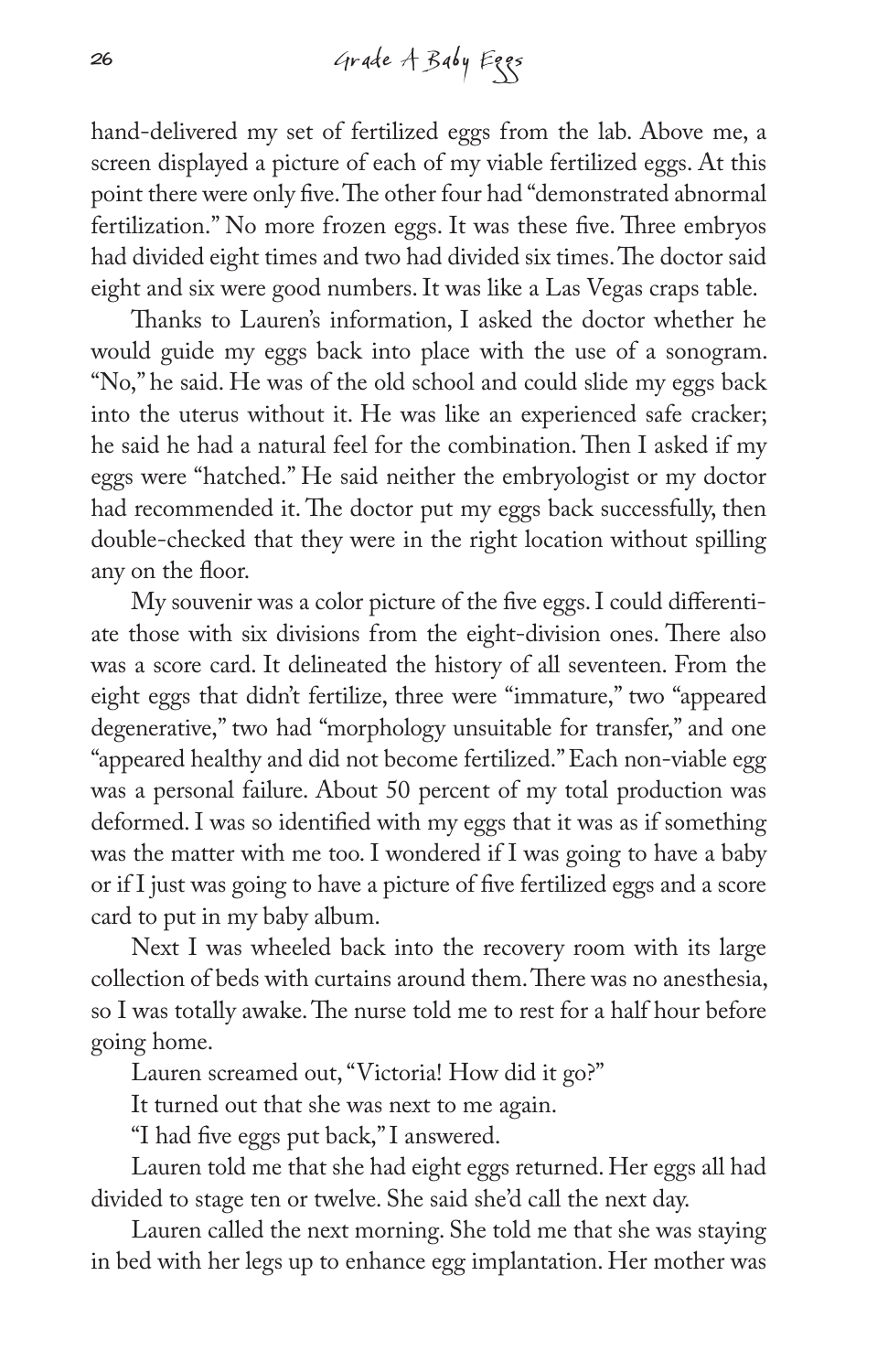27 Delusions of Eggdeur

coming for a week to help so that she could remain in bed and increase her chances.

I confided that I had accidentally moved a box. There was no heavy lifting allowed, and I was worried that maybe I knocked out an egg from the womb. Lauren told me that the eggs probably didn't implant yet. She said wait to feel a marked cramp—that would tell me an egg had implanted. She explained that every time that she had become pregnant from a trial (although no baby of hers had ever gone to term), she always felt this sharp pain. I told her I'd wait for the pain. I was going back to work the next day, but for today I was in bed—but without my legs in the air.

Later that evening I actually did feel a sharp pain! I was ecstatic that I might be pregnant. I began to watch for signs of nausea because I had strong morning sickness while pregnant with my daughters.

Brittany, the sister who received the eggs from Dakota, called me. We had met one more time while getting blood drawn and exchanged numbers. She was upset because Dakota had made only three eggs and only one fertilized. However, it was of good quality and the egg had been transferred back. Her doctor informed her that the chances were about 20 percent now that only one egg was transferred.

The phone rang. It was Lauren. She was very "bummed out." This time she hadn't felt "the cramp," and she didn't feel the same as the other times when she was pregnant. I said that doesn't mean anything and that this pregnancy could be different. Lauren told me how to determine ahead of time if I was pregnant. It all depended on the estradiol and progesterone hormone levels. The hospital had taken them for research purposes only, but Lauren informed me that a high estradiol level probably meant pregnant and that if two days later it was even higher I was most definitely pregnant. Otherwise I probably was not. I told her I'd call the hospital and compare results with her.

Lauren called, ecstatic. Her first estradiol level was 500! She might be pregnant. One person from her IVF chat room group had an estradiol of 300, and she was pregnant. The one with an estradiol of 60 was not pregnant. I told her that my estradiol was less than 32—it didn't sound promising.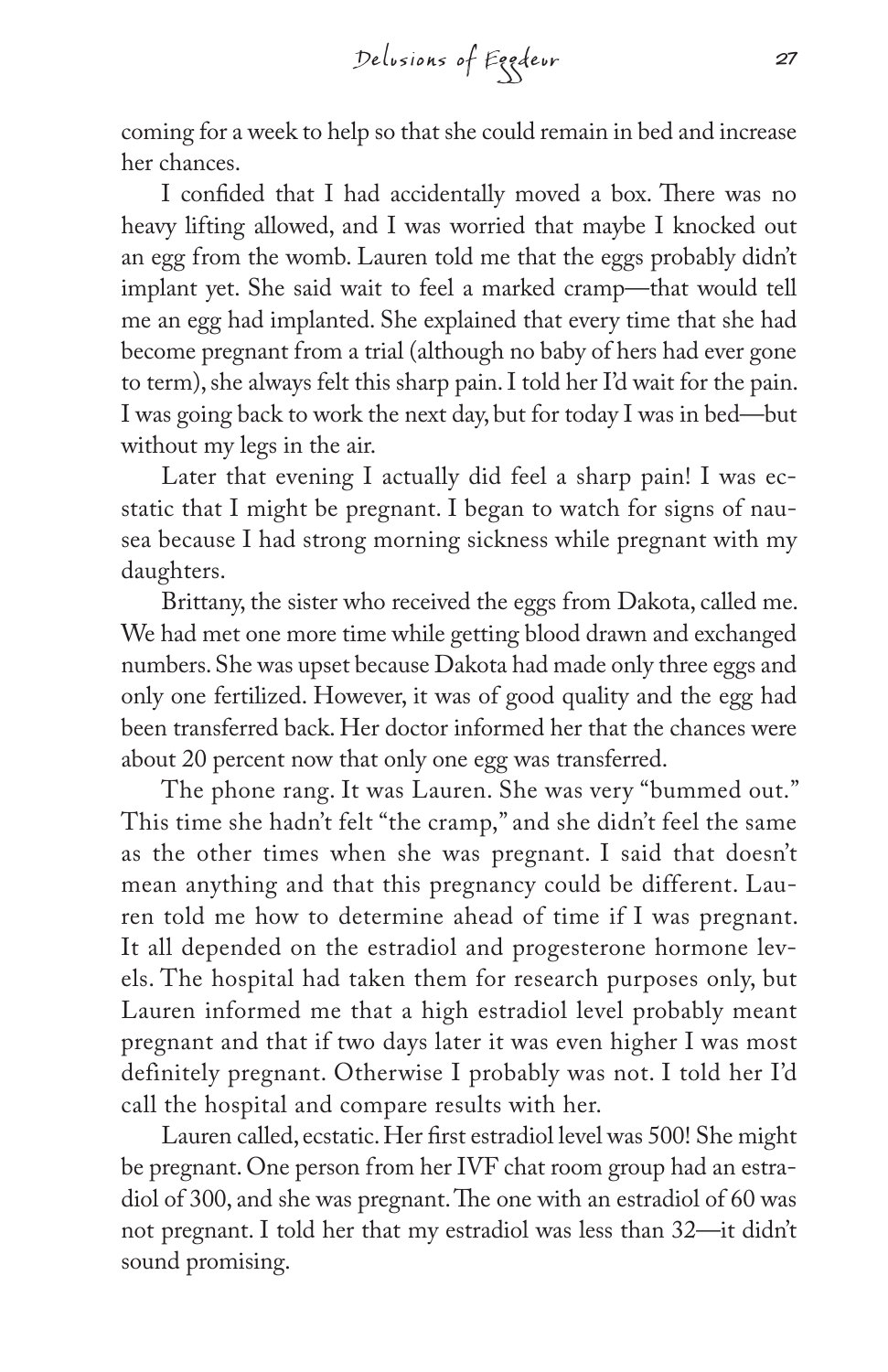After speaking with Lauren, I called the IVF nurse and asked about my estradiol.

She said, "Estradiol is not always a good predictor."

"Can you tell anything from the estradiol level?" I asked.

"All I can say is that the estradiol levels should be increasing over time."

I hoped mine would be higher next time.

But my estradiol went down to less than 20. I was definitely not pregnant. Plus I did the "three days in advance of your missed period" home pregnancy test, and it did not show the necessary second pink line. I'd even looked under a magnifying glass, but there was only one pink line to be seen.

Lauren called again. Her estradiol had gone from 500 to 1,000! Lauren was sure she was pregnant and in fact carrying more than one child. Now I was the one who was not at all encouraged.

Brittany called me too. I told her the estradiol trick. She called the nurse to find out her two levels. Hers were also abysmally low.

It was very difficult waiting. As much as I wished that my family could be united before the birth of a baby, the four of us were still adjusting to living together as a family. Tensions remained, mostly between Gabriel and Lisette. This was consistent with my younger daughter's first reactions to Gabriel.

I had waited four months before introducing him to the children. They had never been introduced to any other men I dated. However, Gabriel seemed promising. I carefully orchestrated the initial encounter to take place at an amusement park. That way, I figured, the girls would be on their best behavior. They would be so excited to go on the rides that there would be no blowout fights between them.

Elizabeth, almost age eleven, was charming. She greeted Gabriel with a big smile and chatted as adeptly as any high-society hostess. She squealed with delight when Gabriel shot basketballs into hoops and won her a plush chimpanzee. Elizabeth already knew that Gabriel was her ticket out.

Elizabeth had been affected the most by the divorce. While I was still with her father, she overheard our fights and reprimanded her dad by saying, "Daddy, you shouldn't have a girlfriend." When Pierre and I had the family divorce discussion in front of the fireplace in the living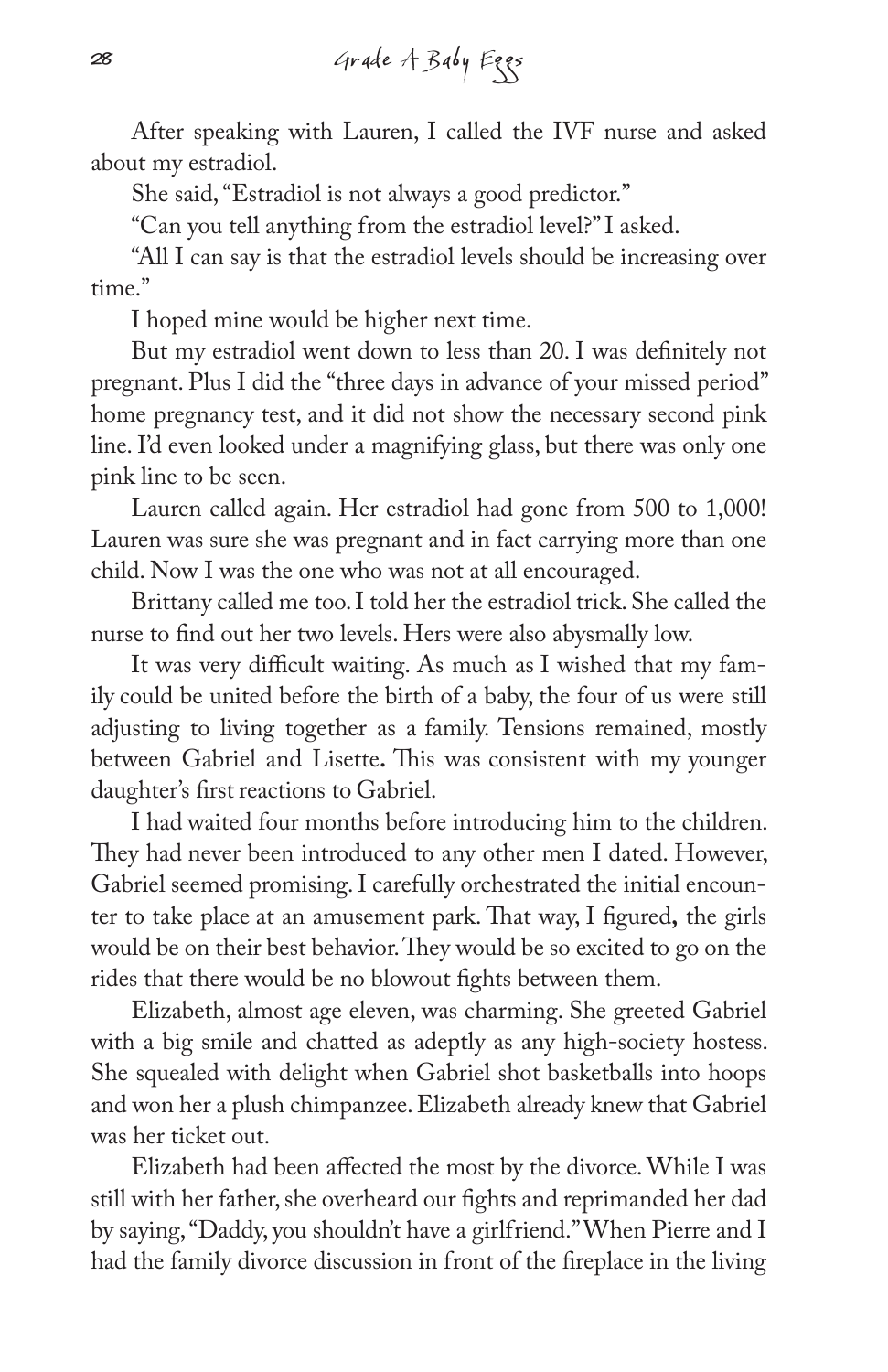29 Delusions of Eggdeur

room, we told Elizabeth and Lisette that Pierre wanted to live alone (we left out the part about his going on an out-of-state sabbatical to be with his married lover). Elizabeth shrieked, "No, Daddy, please don't go, don't go, don't do this!"

Then we had to sell our home. The new owners insisted on immediate occupancy. Elizabeth, Lisette, and I moved into one room at our kind elderly neighbor's home so that Elizabeth could finish first grade. We could look out the window of our room and view our former yard with the children's swing set. Elizabeth began running into the woods crying. Our eighty-year-old landlady and I would go looking for her.

When we moved that fall to the town where I grew up, Elizabeth started second grade at her new school. Her classmates thought that she was mute. When she finally began to speak, she only talked about her old school. For back-to-school night, Elizabeth hung up a composition about how her father left the family. Once Elizabeth got a best friend, everything changed. She blossomed socially and academically and was placed in the gifted program at school.

We had moved into an apartment a few blocks from the other side of the railroad tracks. The rest of the community resided in fancy houses. When I was shown our apartment, I kept looking for the second bedroom. The realtor explained that it was a "Junior Four." I could sleep in the dining room with the closing glass doors, and the girls could sleep in the bedroom. The place was already at the top end of my budget so I leased it anyway.

Later the living conditions became even more crowded. I started with one psychology job connected to a school. The school gave me the same hours and vacations as Elizabeth and Lisette's. However, in order to afford our Junior Four, I needed to see private patients at night. There was a babysitter to put the children on the school bus, another to take them off the bus, and a third nighttime sitter. If one sitter canceled it had a domino effect and my whole day of work collapsed. Therefore, I went "live in" and hired a nanny. Now there was my bed in the dining room, the girls in the bedroom, and the nanny in the living room. We took turns dining in our two-person eat-in kitchen. Elizabeth was very nice to Gabriel the entire five hours at the amusement park. She saw visions of a house, her own room, and a built-in father.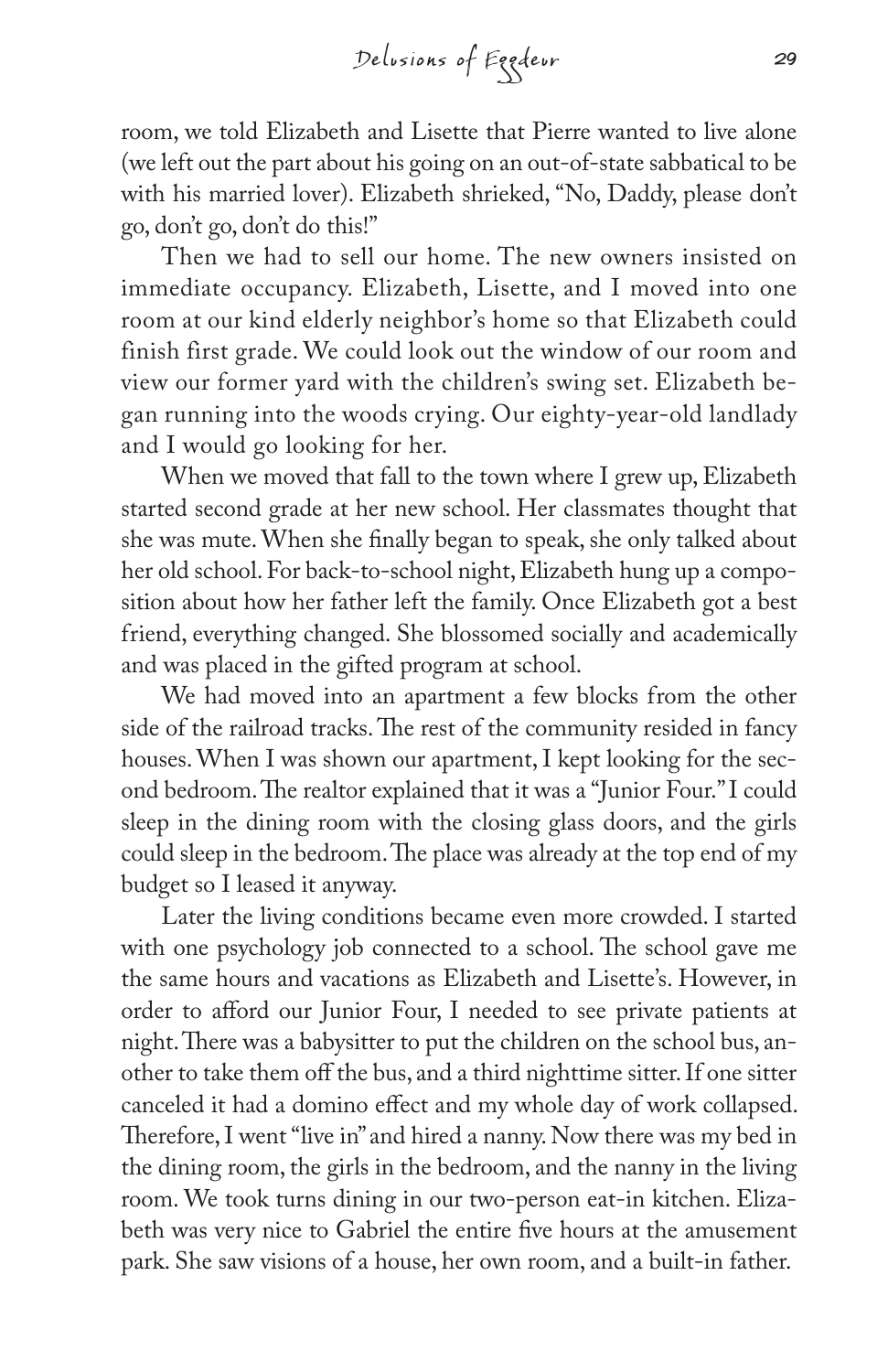Lisette, however, who was eight, clutched my hand. After Gabriel accompanied her on one ride at the amusement park, she insisted that the same ride at camp was much better. When Gabriel took my hand, Lisette immediately squeezed between us and grabbed both my hands. Lisette had nothing personal against Gabriel. She just wanted her mother to herself. Also, Lisette had not been as affected by the divorce. She was four at the time and did not understand much. She thought that her father was on an extended business trip. She did not feel hurt and wasn't searching for a replacement father.

Once we were married eight months later, Elizabeth was grateful to Gabriel for the house and the chance to start again with an intact family. Lisette liked Gabriel but still did not want to share her mommy.

Gabriel also needed to adjust. Gabriel had lived alone since high school except for one college roommate in his freshman year. During more than twenty-five years of bachelorhood, he had developed his own way of doing things. He was very neat and organized and knew the correct place for each of his belongings. The children and I were slobs. The children used his towel and toothbrush. They removed the scissors and tape from his drawer and did not return them.

These events were catastrophic for Gabriel, and his mode of survival was to take over the room in the basement. It had white concrete walls and floors, a tiny aboveground window and a real door that closed. His bed, desk, and bookshelf from his previous apartment were all arranged as if he'd never left. Whenever we drove him crazy, Gabriel escaped to his "bachelor pad."

Gabriel was relieved not to attend any more singles events. He had been part of a group of single men and women who had known each other since their twenties and who now were all approaching or in their fifties. They spent many summers together enjoying timeshares in the Hamptons. During the year, they met in New York on Friday nights to attend the plays of the Roundabout Theater group. For winter vacations, the men frequented Club Med. Once we were married, I asked Gabriel to renew his Roundabout subscription so that we could spend time with his friends and enjoy the performances. We were the only couple. In almost thirty years, Gabriel was the sole member of the group who managed to get married.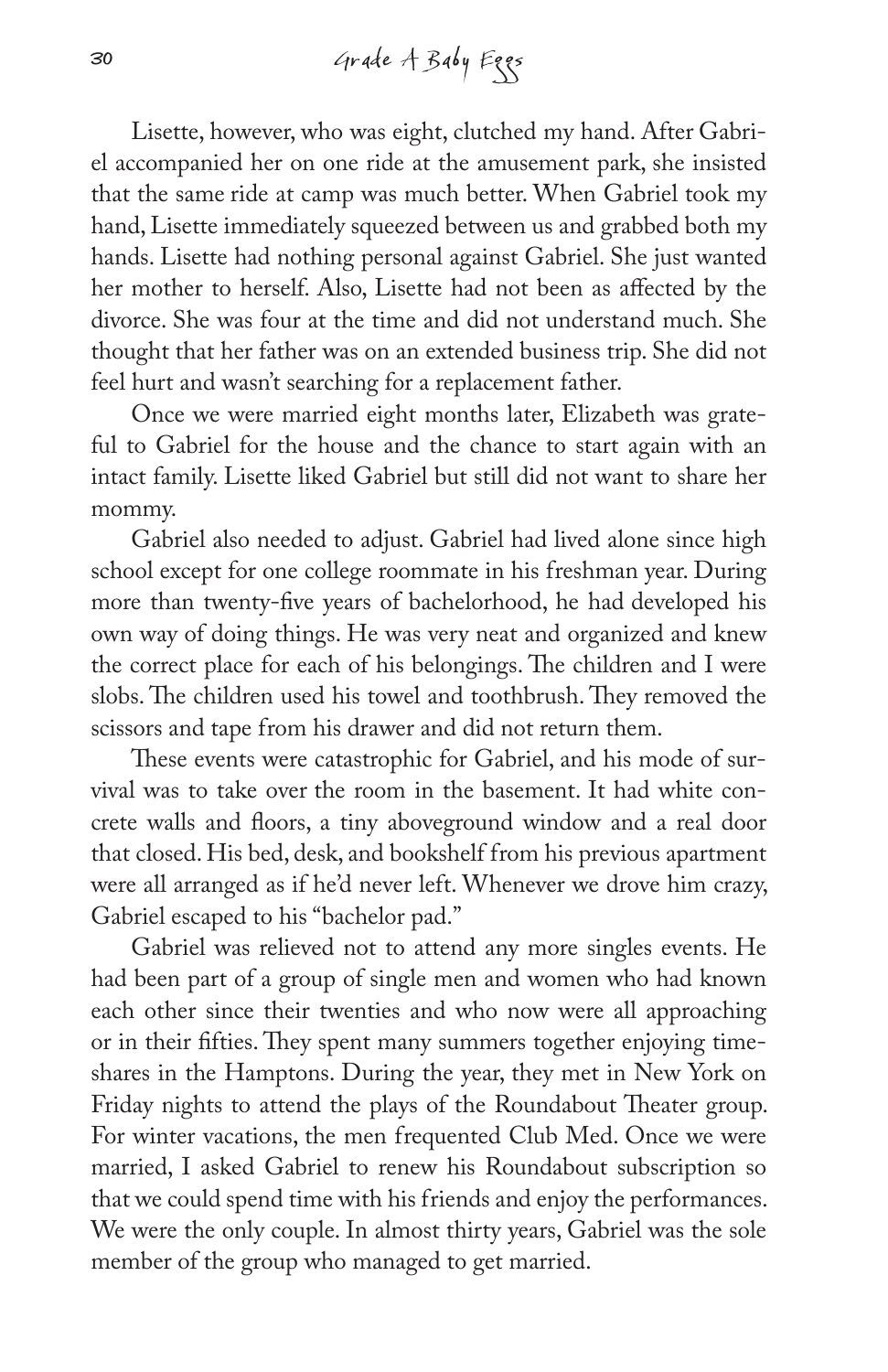31 Delusions of Eggdeur

Gabriel frequently told me how lucky he was to find me. Gabriel maintained faith that he would find his bride, but after so many years there had been doubts. I let him know how happy I was to have married him. Sometimes at night, in bed, I'd ask him if he would have liked me if we'd met in college or when he was in medical school. He assured me that he would have. I wanted to know that Gabriel and I were meant to be together and that he would have wanted me evenwhen he was younger and less desperate.

Gabriel was eager to become the girls' stepfather. He bought a book and audiotape on becoming a parent. Gabriel hoped to impart some of his own values and his love of Judaism. He knew that Pierre still saw the girls occasionally but thought that there was room for both fathers. When the girls returned from a weekend with Pierre, Gabriel went from being "Dad" to "Gabriel." Since my remarriage, after each school vacation visit Pierre supplied the girls with a framed photo of himself. Whenever I straightened their bedrooms, I inadvertently knocked over a few Pierres.

I decided to contact my sleep-away camp friend Star during this pregnancy waiting period. We had known each other since we were fifteen. I met her when she was sitting under a tree reading a book about Bob Dylan. Once camp ended, our parents used to drive us to sleep over at each other's houses. I felt like a wide-eyed country bumpkin of the suburbs, going to stay at my friend's city home in Brooklyn. Star, who had natural Shirley Temple curls, showed me around Manhattan, and we stood on the twofer line to buy half-price tickets to a Broadway show. We had been each other's confidantes for over twenty-five years.

Star had endometriosis. She had tried for years to get pregnant with artificial insemination, but nothing worked. Star had shown me an adoption book that she and her husband had prepared. There were smiling pictures of the two of them and welcoming words about how much they wanted a child. No one had selected them yet.

While on the adoption wait list, Star also tried one IVF cycle. Although she produced nine eggs, none of them fertilized. She was the only patient with no embryos. After her trial, a new doctor became head of the IVF program. He reviewed her chart and determined that the eggs had been harvested too early. Star tried a second IVF trial, and this time the eggs were kept in her follicles longer. At age thirty-nine, Star was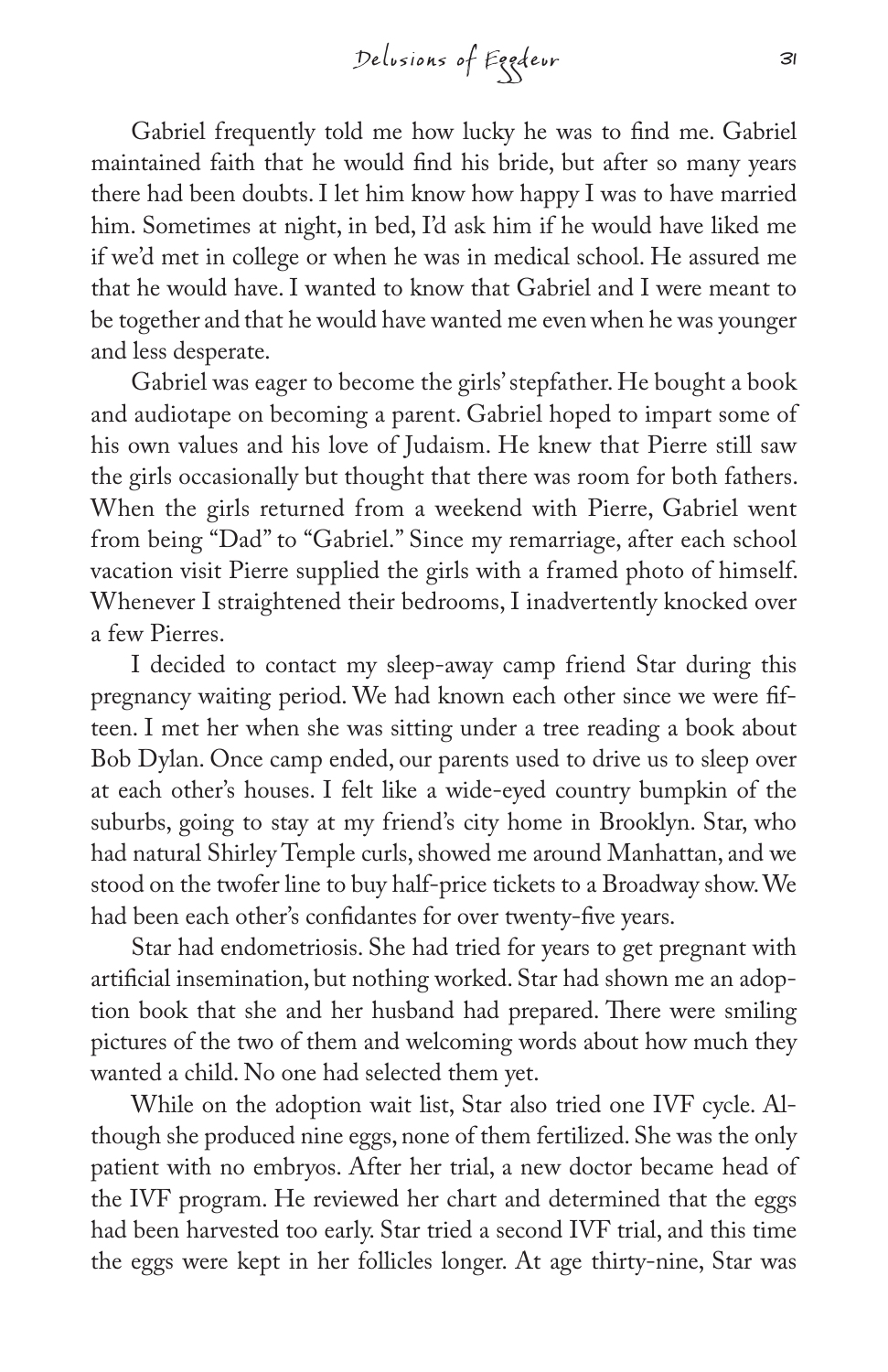successful and nine months later gave birth to her daughter, Jewel.

I saw Star and her husband, Jay, as my IVF gurus. They knew about it from personal experience, support groups, and professionally. Star also was very active with RESOLVE: The National Infertility Association. She talked to other couples who were striving to have babies. Her husband was a physician's assistant for a doctor who dealt with infertility issues. Jay was very knowledgeable about the medical aspects. I knew that they would both be good resources during my IVF process and had already begun to talk with them.

I made the long distance call to Florida, where Star had moved from Brooklyn.

"Hey, Star**."**

"Any news yet?"

"No. I'm still waiting."

"I remember when Jay and I waited each time until it finally worked. It was agony. The whole process was really stressful. Are you and Gabriel still getting along?"

"Yes. We're both really wanting it to work."

"What about the girls?"

"They are both praying it doesn't work."

"Do you want to speak with Jay too?"

"Okay."

"I wish you well on the pregnancy test. Maybe you'll be one of the really, really lucky ones."

It was time to have my blood drawn for the official pregnancy test. I was sure the results would be negative, but my daughter Lisette tried to be encouraging. She said, "You never know, Mom. Don't give up hope. Maybe you are pregnant."

I was at the Thai restaurant getting takeout dinner when my cell phone rang. It was my husband Gabriel with the results.

"The test shows you're pregnant."

"I'm pregnant!" I screamed in the middle of the restaurant as if I'd just won a game show. Then, for more privacy, I went to the vestibule at the front of the restaurant. This was a small space wedged between the two sets of glass entry doors. Once there, I heard Gabriel qualify the results. "Well, you're sort of pregnant. The lab and the hospital count pregnant as an hCG number of five or above.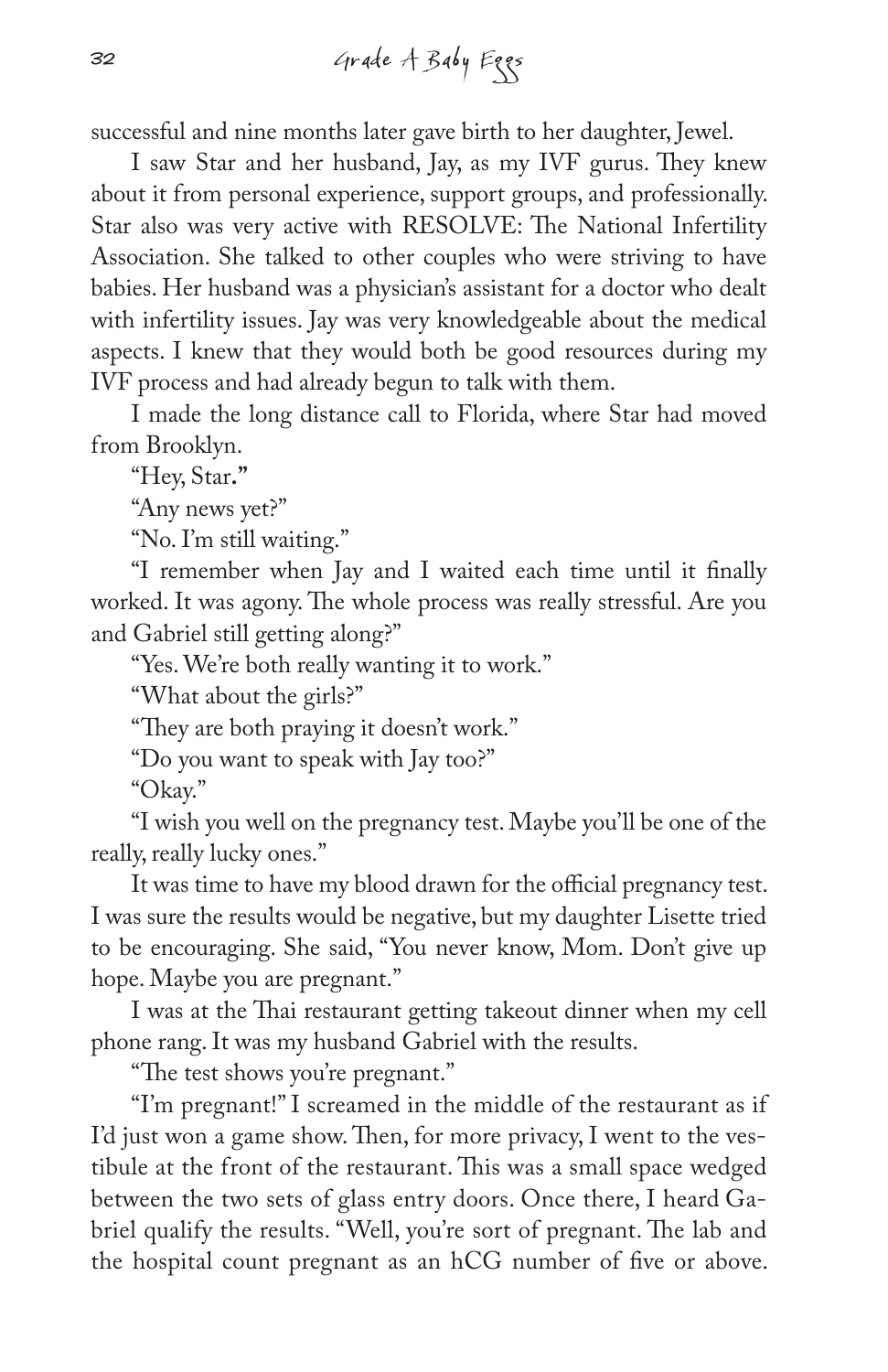Auto 33 Delusions of Eggdeur

You're pregnant but you're only a 19. You should have a value of about 50. In two days you'll have another test to make sure you are still pregnant. The number should at least double."

Well, I didn't know you could be a "little bit pregnant." As far as I was concerned the hospital and the lab criteria both considered me pregnant so I was pregnant. Yeahhh!

On the way home I passed in front of the Babies "R" Us store. I made a sudden swerve into the parking lot and got a spot right by the door. First I looked at all of the adorable outfits. There were cute tiny dresses with bows and little boy jumpsuits with matching hats. There also were beautiful blankets to take the baby home from the hospital. They even had diaper bags that looked like designer pocketbooks.

Then I looked at the bassinet section. The bassinets were very high-tech and performed multiple functions: they could play music, rock like a cradle, and become a changing table.

The best was the crib set. I fell in love with an "antique" one that looked like Victorian wrought iron, with a star and moon and a canopy on top. I started to call over the salesman to purchase it but managed to restrain myself.

Two days later I had my second blood test. While I was waiting for the results, Lauren called. She was pregnant with multiple children. Definitely more than two, but she didn't know how many yet—maybe enough for her to make it onto *Oprah*. She told me that the "hatching" really worked because a bunch of embryos latched on. Her husband was already worried about his multiple mouths to feed.

I was called again with my blood test result. The level had gone up to 31! It wasn't in the safe 50 zone, but it had almost doubled. The nurse said that the baby could make it, but the odds were slim. I had an image of the baby extending a little hand and trying to hold on tight to the wall of my womb. Every night I looked at my five fertilized eggs picture and wondered which was the baby struggling to make it. Finally I picked one egg and called him James. James became my child. He was fighting for his life. I was moving carefully, trying not to dislodge him. He would grow stronger with time. He would make it to his birth. Then Gabriel and I would take him home from the hospital, wrapped in his tiny blanket.

Brittany called me. Her pregnancy test was negative. Her sister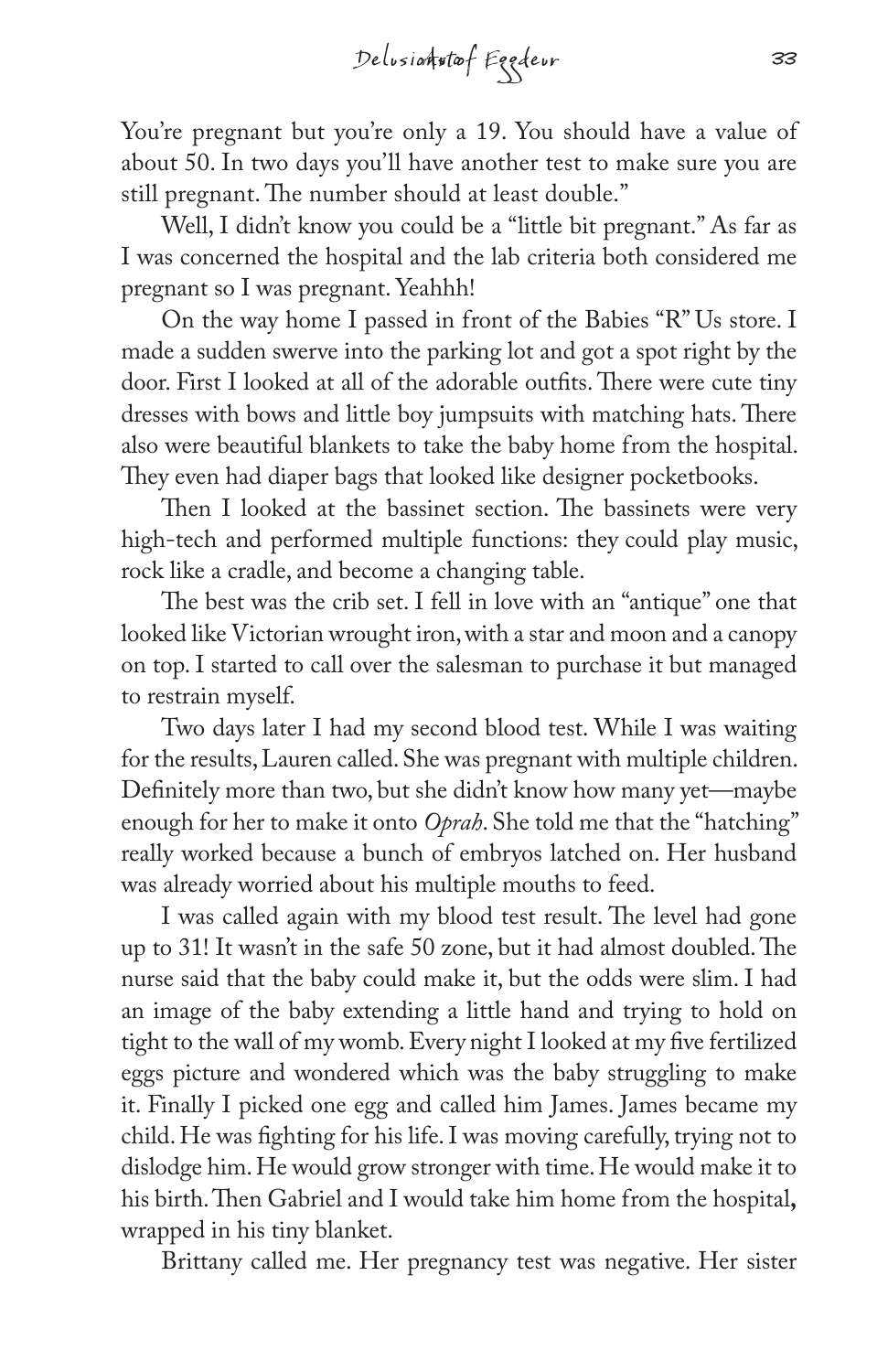Dakota had already left for Australia. Brittany would fly back to London. They would try again in the summer. I lost Lauren's phone number and never found out if she eventually delivered her multiples.

By now I was bleeding. The doctor told me that some people bleed during pregnancy. The bleeding could even appear to be a period, but you could still be pregnant.

Two days later I went for the next pregnancy test. It was an anguished wait. This time when the nurse called she said the number had gone to 17. She said I should continue my progesterone shots because technically I was still pregnant. I knew that the numbers should be going up—not down. I asked to speak with a doctor. The doctor came on and said it was all over. Don't take any more progesterone shots. In fact the number 17 could be much lower and the baby might already have died, although I was still registering pregnant.

I felt the tears welling up and believed that they would never stop. I felt as if my baby was being ripped out from me. He had been there**,** trying so hard to make it. And now James was gone. The sense of emptiness was total.

I waited for Gabriel to return from work.

"Gabriel, the baby is gone."

"Oh no. I'm so sorry."

We hugged each other.

"What if we never have a baby?" said Gabriel.

"Don't worry. We'll try again. We'll have one."

Gabriel also had been positive that the IVF trial would work. He already had researched obstetricians and made me an appointment with one of the best in our area. He had also compiled a list of pediatricians.

Lisette told me I could always try again. If we came upon baby goods stores, she took my hand and pulled me quickly past them. She was relieved there was no baby but concerned about me.

Elizabeth asked me the result of each blood pregnancy test. She wanted to know the baby's progress and to provide reports to her friends. When there was no more baby, she wasn't surprised.

I did not want Elizabeth to tell everyone about my IVF trial. But I did not think it was right to dictate that it was a "family secret." Elizabeth probably needed to talk with her friends to help her cope with